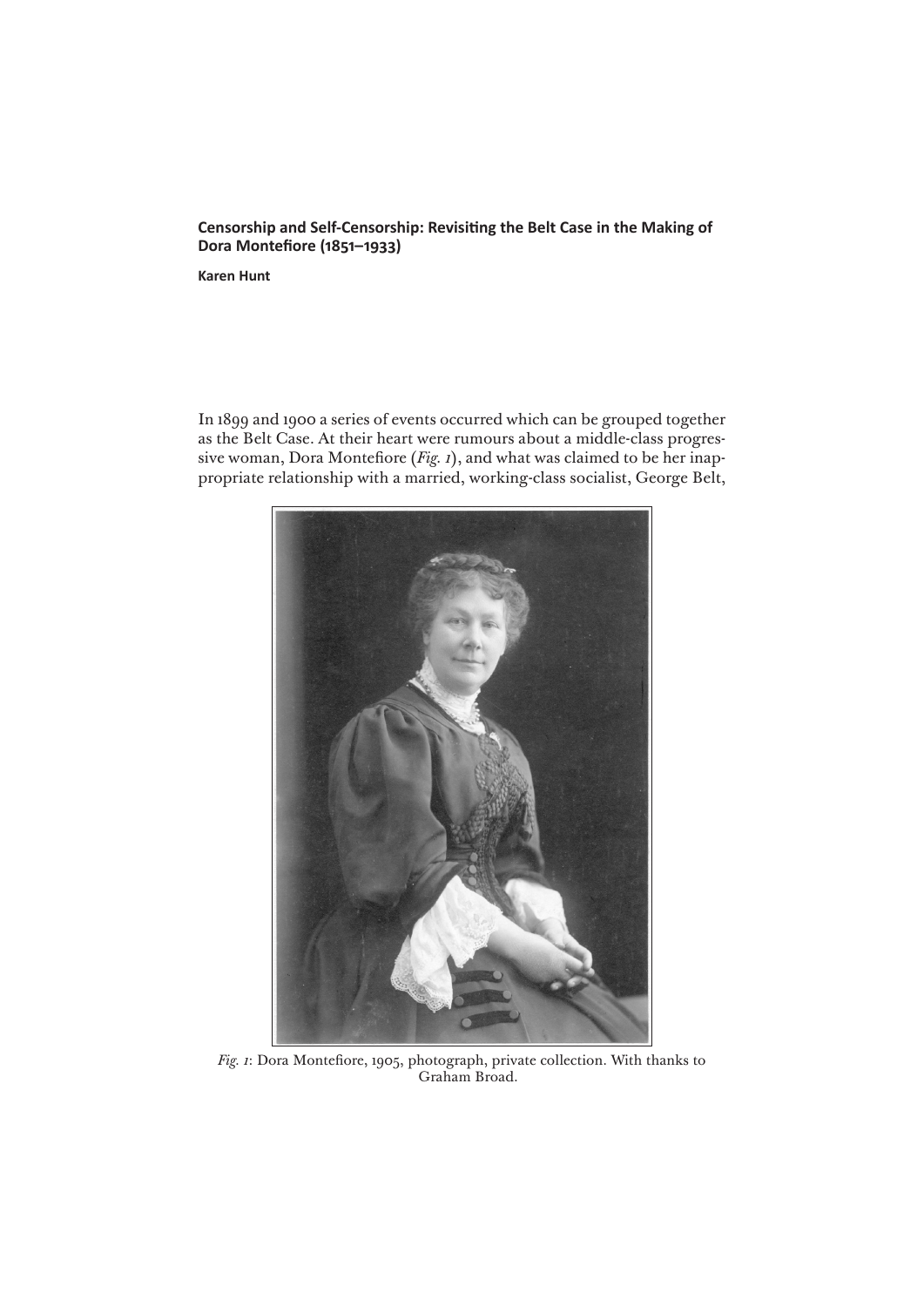who was fifteen years her junior.1 The gossip led to Belt losing his job, to Montefiore being relieved of her prestigious position as recording secretary for the forthcoming International Council of Women Congress, and to a court case for slander. The latter involved various well-known figures such as Lady Aberdeen, as well as a future Labour prime minister and many leading socialists of the time. They were swept up in a case that centred on whether socialists should censor the private behaviour of their comrades. This article takes as its focus an episode that was crucial to the making of Dora Montefiore as a socialist woman and considers how the experience of the Belt Case affected her subsequent self-representation.2

Dora Montefiore wove together many identities in her eventful life. Threading these together were her various life writings. These largely consisted of journalism (newspaper columns, letters, and poems), where she drew on her own experiences to develop a distinctive political practice as a socialist, suffragist, and later, a communist. In the 1920s she looked back at her life to construct a narrative that formed her autobiography, *From a Victorian to a Modern* (1927). Over her life she experienced surveillance and even censorship — both formal and informal. For example, the authorities read and archived her mail when she was travelling in Australia in 1923 after the British government had initially denied her a passport because she was a communist.3 She also complained at her misrepresentation within the dominant narrative of suffrage history, which was being constructed by suffragists before the vote was won.<sup>4</sup> However, the Belt Case involves different kinds of censorship and self-censorship. In revisiting the case, I have focused on letters — stolen and misappropriated ones; lost and saved ones — as a means to censor public and private behaviour.

This article originated from an invitation to speak at a conference on life writing, titled 'Silence in the Archives'. In the Belt Case it is striking that the archive is actually rather noisy with conflicting accounts and plenty of gossip. Its contents are more than a little slippery as confidential information was shared and letters stolen, passed around, or destroyed without the author's permission or knowledge. However, there are also silences. Yet in

<sup>&</sup>lt;sup>1</sup> Montefiore's life can be narrated in various ways. See Karen Hunt, 'Journeying Through Suffrage: The Politics of Dora Montefiore', in *A Suffrage Reader: Charting Directions in British Suffrage History*, ed. by Claire Eustance, Joan Ryan, and Laura Ugolini (London: Leicester University Press, 2000), pp. 162–76; Karen Hunt, 'Dora Montefiore: A Different Communist', in *Party People, Communist Lives: Explorations in Biography*, ed. by John McIlroy, Kevin Morgan, and Alan Campbell (London: Lawrence and Wishart, 2001), pp. 29–50.

<sup>&</sup>lt;sup>2</sup> For a discussion of the term 'socialist woman', see June Hannam and Karen Hunt, *Socialist Women: Britain, 1880s to 1920s* (London: Routledge, 2002), pp. 8–11.

<sup>3</sup> Australian Investigation Branch (Sydney) file on Mrs Dora Montefiore, Sydney, NSW, National Archives of Australia, SP 43/2, N 59/21/1100.

<sup>4</sup> Dora B. Montefiore, *From a Victorian to a Modern* (London: Archer, 1927), pp. 50–51. It was Sylvia Pankhurst's version of events that disturbed Montefiore.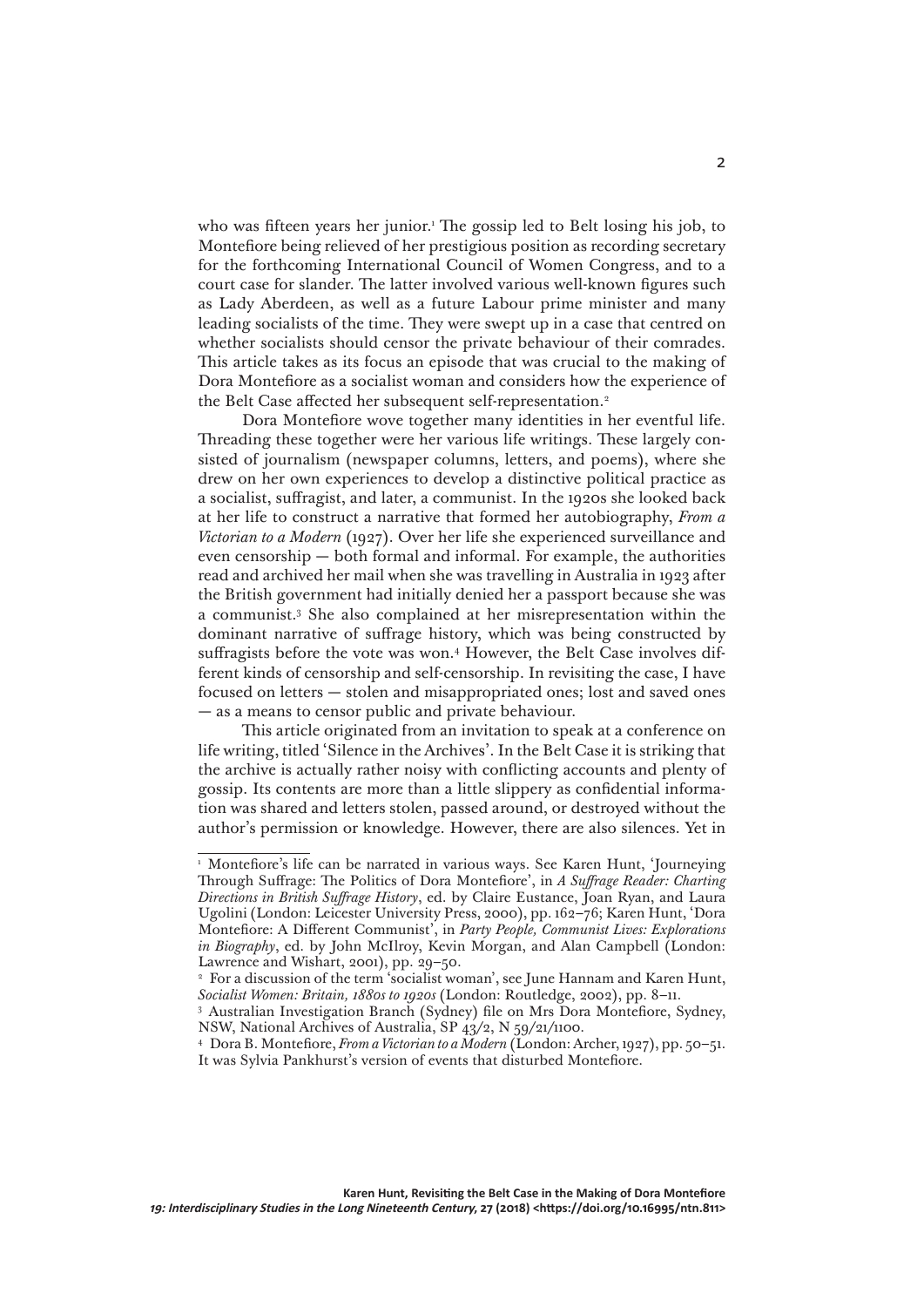order to make sense of the silence it is necessary to tease out what is hidden within or beneath the noise. That is why the Belt Case is worth revisiting. The case has attracted some interest in the past, yet few have looked beyond the tantalizing but often misleading correspondence in the archives of both the Independent Labour Party and the Labour Party.5 There remain many misunderstandings, not least concerning the principal actors in this tangled tale. For me, the case has been principally a means to explore the peculiar role that gossip had for *fin-de-siècle* radicals in policing the boundary between the public and the private.6

Victorian socialists and feminists were vulnerable to gossip and the fear of sexual scandal because, in their different ways, they sought to challenge hegemonic morality. Keen to expose bourgeois moral hypocrisy, socialists clung to a very clear divide between the public and the private.<sup>7</sup> Anything that unsettled this was thought to be an electoral liability. For their opponents, it was the socialist critique of bourgeois marriage that was their Achilles heel, as it allowed the Left to be represented in a damaging light as advocates of free love and the abolition of the family. This played rather differently in Britain's two main socialist parties. For the Marxist Social Democratic Federation (SDF), the Edith Lanchester Case of 1895 forced some of these issues to the surface. When Lanchester, an SDF executive member, announced that she was going to enter a free-love union with her comrade James Sullivan, her family had her committed to an asylum. Her action, as a middle-class woman proposing to live with a workingclass man without benefit of matrimony, was held to be an attempt to commit 'social suicide'.8 Protests led to Edith's release. However, her treatment did not change her mind. Her free-love union lasted until Sullivan's death in 1945 and produced two children. In much of the socialist discussion of the case, little support was given to her choice to eschew marriage. Instead, the focus was on civil liberties. Some noted that there was a double standard with no equivalent concern for the reputation or mental health

<sup>5</sup> Christine Collette, 'Socialism and Scandal: The Sexual Politics of the Early Labour Movement', *History Workshop Journal*, 23 (1987), 102–11; Carolyn Steedman, *Childhood, Culture and Class in Britain: Margaret Macmillan, 1860–1931* (London: Virago, 1990), pp. 127–28.

<sup>6</sup> Karen Hunt, 'When the "Private" Becomes Public: Gossip, Gender and Socialist Politics', paper presented at the International Federation for Research in Women's History conference, Belfast, August 2003.

<sup>7</sup> See 'The Politics of the Private Sphere', in Karen Hunt, *Equivocal Feminists: The Social Democratic Federation and the Woman Question, 1884–1911* (Cambridge: Cambridge University Press, 1996), pp. 81–117.

<sup>&</sup>lt;sup>8</sup> 'Social suicide' was the term used by Dr Blandford when committing Lanchester to Roehampton Asylum. See 'The Lanchester Case: Dr Blandford's Certificate', *British Medical Journal*, 2.1818 (1895), 1127–28 (p. 1127). For the Lanchester Case and its ramifications for socialists, see Hunt, *Equivocal Feminists*, pp. 94–104.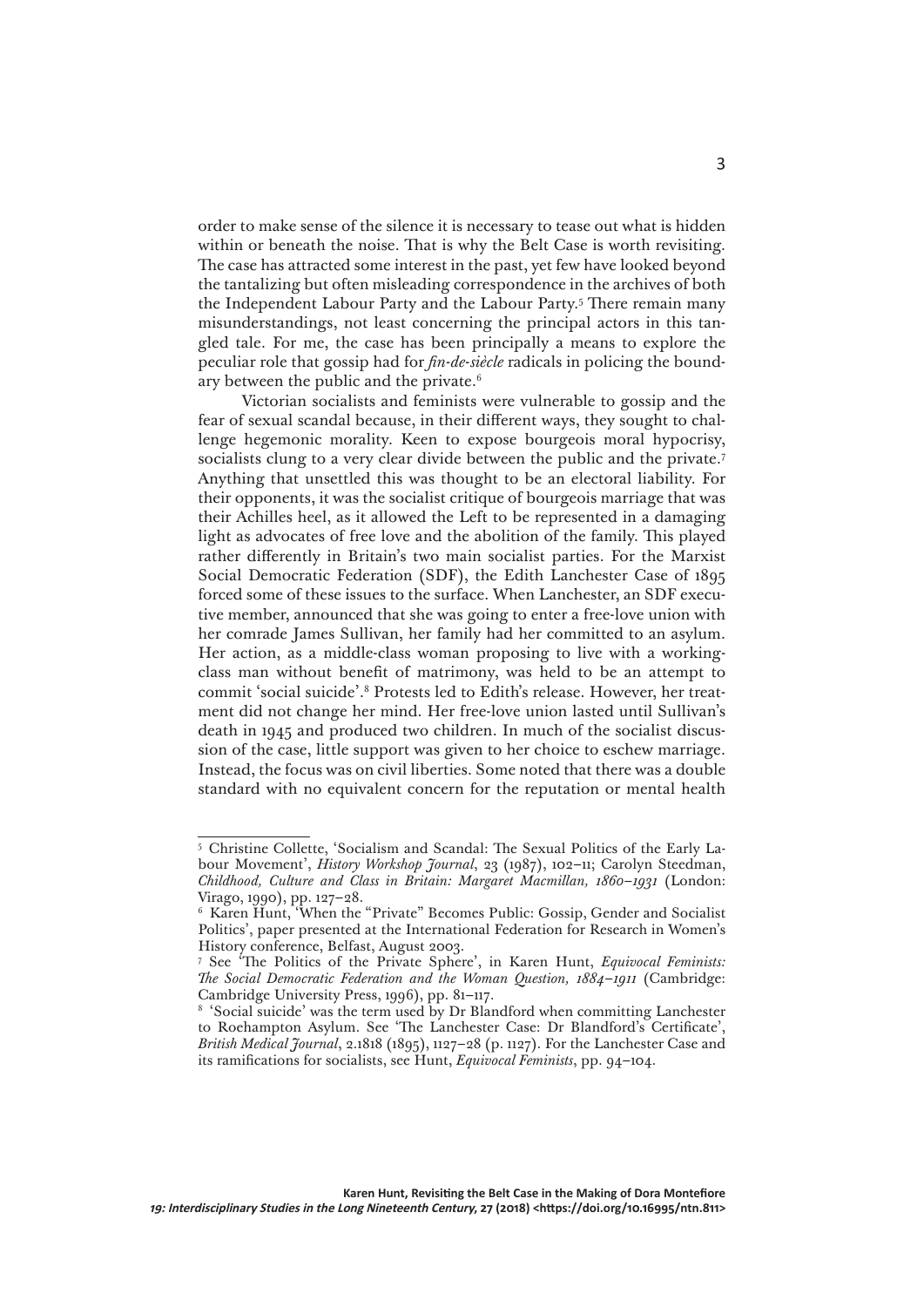of James Sullivan.9 For her party, this was not a sexual scandal. Instead, Edith was seen as responsible for creating a damaging link in the public mind between the SDF and free love. Her refusal to marry was seen by the party as a private matter that had no place in the public world of politics.

Potential scandal was a greater challenge for Britain's other leading socialist organization, the Independent Labour Party (ILP), since the party's ethical socialism placed a high premium on respectability. The case of Tom Mann reveals the potency that the Belt Case would have for the ILP.10 In the late 1890s Mann was eased out of his post as secretary of the ILP, ostensibly on the grounds of the potential scandal that he represented. Rumours were spread about excessive drinking and womanizing: his private life was felt by senior party members to be inappropriate for a leading ILPer. He was encouraged to devote himself to international trade union work and he eventually left for Australia. However, as ILP leaders listened to hearsay about Mann's private life, they knew nothing of circumstances which would have shocked them far more. Mann had left his long-standing wife and four daughters and had begun a relationship with Elsie Harker, who was also to be known as 'Mrs Mann', and with whom he had a further four children. It was no accident that this happened at the time when the ILP began to devote most of its energies to electoral politics. This meant that gossip about private lives had a much greater purchase. As Stephen Yeo concluded from his study of ethical socialism in the 1880s and 1890s, 'the exigencies of electoral politics in a recalcitrant climate led to a large and cautious machine being constructed, careful not to offend for fear of losing the stake it was painfully acquiring in machine politics.<sup>'n</sup> The increasing focus of socialists on the demands of electoral politics, marked in February 1900 by the formation of what was to become the Labour Party, was crucial to the anxieties that prompted the Belt Case.

This sensitivity, particularly around free-love unions, was also shared by feminists. Over two decades before the Belt Case, the suffragist Elizabeth Wolstenholme was pressurized by her close colleagues in the women's movement to regularize her free-love union with Ben Elmy. She was six months pregnant when they reluctantly wed in 1874. Although her out-of-wedlock pregnancy and free-love union were successfully hushed up, there remained anxiety among some feminists about the public consequences of the couple's private actions. Millicent Fawcett wrote to Elizabeth: 'the circumstances connected with your marriage and what took place previous to it [...] has been and is a great injury to the cause of women.<sup>'12</sup> Wolstenholme

<sup>9</sup> Lily Bell, 'Matrons and Maidens', *Labour Leader*, 2 November 1895, p. 4.

<sup>&</sup>lt;sup>10</sup> See Chūshichi Tsuzuki, *Tom Mann, 1856–1941: The Challenges of Labour* (Oxford: Clarendon Press, 1991), pp. 102–08.

<sup>&</sup>lt;sup>11</sup> Stephen Yeo, 'A New Life: The Religion of Socialism in Britain, 1883-1896', *History Workshop Journal*, 4 (1977), 5–56 (p. 43).

<sup>&</sup>lt;sup>12</sup> Millicent Fawcett to Elizabeth Wolstenholme Elmy, 9 December 1875, quoted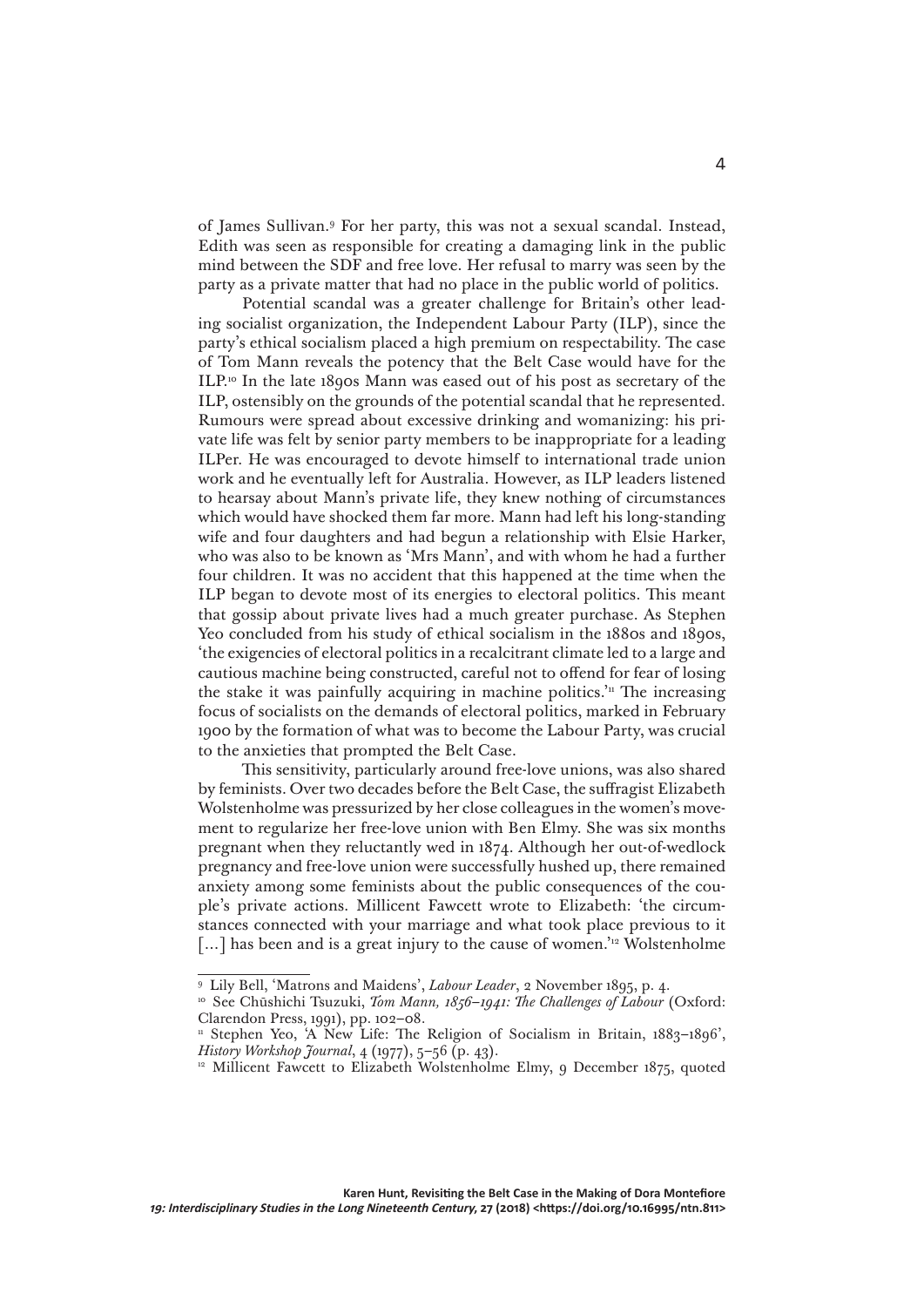Elmy continued her activism but distanced herself from the social purity strand of Victorian feminism that was advocated by Fawcett, among others. Twenty years later, Dora Montefiore became part of Wolstenholme Elmy's correspondence network, but she does not seem to have known about this episode in her friend's earlier life.13 The Elmys' case showed that a moral issue could cause damage to a progressive movement not because of the hypocritical behaviour of the central actors, but through the fear that exposure would damage the wider cause. Rumour and gossip thrived where the appearance of respectability was paramount.

As we will see, socialists and feminists were not averse to using gossip themselves. Gossipers recognized where the boundary lay between the public and the private, but claimed that they were revealing private matters for the good of the cause or the individual. Both men and women gossiped, and the content and outcome of this gossip was often gendered, even among those who were most sympathetic to feminism. It is therefore not surprising that gossip, particularly relating to what became the Belt Case, was a catalyst in Montefiore's representation by others as a 'difficult woman'.14 How significant it was to her self-representation, both at the time and subsequently, is the focus of what follows. The period covered by the Belt Case was a key stage in Montefiore's journey as a political woman, as she explored where she wanted to focus her energies within the evolving socialist and women's movements. It was a pivotal moment in her making as a socialist woman. So, to begin, let me tell you a story.

## **The Belt Case**

In July 1898 Dora Montefiore, a 46-year-old middle-class widow, joined the van of the socialist newspaper, the *Clarion*, for a fortnight as it toured the Midlands, bringing socialist propaganda to rural villages.15 She was a cultured woman: indeed, the *Clarion* commented that 'her knowledge of the world and books made her a very entertaining Vanner'.16 She was well travelled, having spent her married life in Australia, and was already

in Sandra Stanley Holton, 'Free Love and Victorian Feminism: The Divers Matrimonials of Elizabeth Wolstenholme and Ben Elmy', *Victorian Studies*, 37 (1994), 199–222 (p. 214).

<sup>&</sup>lt;sup>13</sup> Montefiore's sympathetic portrait of Elizabeth Wolstenholme Elmy does not refer to her free-love union. See Montefiore, *From a Victorian*, pp. 42–43.

<sup>14</sup> Karen Hunt, 'Constructing a "Difficult Woman": Dora Montefiore and the Belt Case of 1899', paper given at Manchester Metropolitan University, January 2001.

<sup>&</sup>lt;sup>15</sup> The details of the Belt Case have been reconstructed from conflicting accounts in the correspondence collected in the Francis Johnson Papers (part of the ILP archive), together with documents prepared by the MacDonalds' legal team in relation to the slander case, *Belt* v. *MacDonald*.

<sup>16</sup> 'Bacon's Report', *Clarion*, 9 July 1898, p. 224.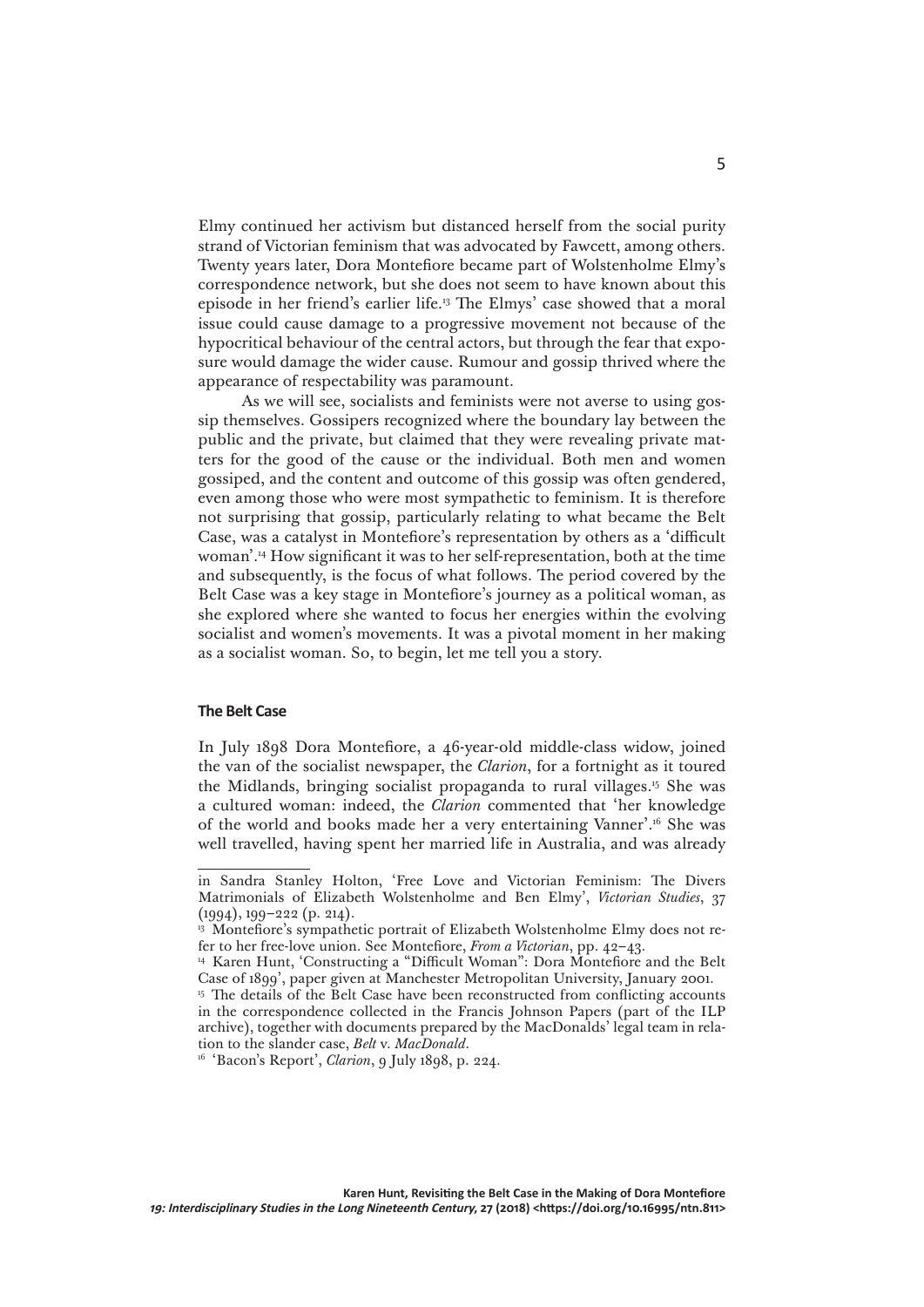a committed suffragist through her activism in the Womanhood League of New South Wales, and in England, the Union of Practical Suffragists and the Women's Local Government Society. It was her desire to find out more about socialism that had led her to volunteer to work on the *Clarion* van. One of Montefiore's co-vanners was George Belt, a married, working-class man in his early thirties. He was an experienced socialist, the paid organizer for the ILP in Hull, and had been elected to the local school board and city council. He was a building labourer by trade and had long been a trade union activist, having been a defendant in a celebrated trade union legal case in 1893.17

After meeting on the van, Belt and Montefiore began to correspond, mostly on literary matters, and when he came to London on school board business he stayed at her home. He was there just before Christmas 1898 when he was taken ill, suffering some kind of breakdown. When out with Montefiore and her son, 'he behaved in a most eccentric way in the street, speaking to people he did not know, and constantly stopping and laughing out loud.' The next morning, when Belt did not appear, they had to break into his room where he was 'quite naked, in a crouched up position, on a sheet on the floor'.18 Eventually, he was taken to the local infirmary where he was kept in a padded room for a time. However, he recovered sufficiently to be discharged within a fortnight.

During his convalescence, Belt continued to correspond with Montefiore against the advice of doctors and political colleagues. It was now suggested that the character of this correspondence had changed. Robert Davison, secretary of Hull ILP, came to London to accompany Belt home when he was discharged from Kensington infirmary. He said that he had been shown a letter that Belt had written from the hospital to Montefiore. Davison was to say later, when he had made clear that he wanted to distance himself from his former comrade, that 'it was a love letter, such as a lad of eighteen would have written saying he had loved her from the first time that he had seen her'. It was also reported that in his 'mad passion', Belt had shouted out for 'Dora', the use of her forename suggesting intimacy between the two.19 Private letters ceasing to be 'private' were to be crucial in what was about to become the Belt Case.

As part of Belt's convalescence he went rather unwillingly on a brief holiday to Hastings with his wife, who was eight months pregnant. On 8

<sup>17</sup> As president of the Hull branch of the Builders Labourers' Society, Belt was one of eight trade unionists sued by a Hull builder for damages after a building workers' strike in the city. See 'The Hull Trades Union Case', *Hull Daily Mail*, 15 August 1893, p. 4.

<sup>&</sup>lt;sup>18</sup> Dora Montefiore to Keir Hardie, 27 April 1899, London School of Economics, Francis Johnson Papers (FJP), 1899/28.

<sup>&</sup>lt;sup>19</sup> *Belt* v. *MacDonald*, 1899, Brief for the Defendant, The National Archives (TNA), PRO 30/69/1370, pp. 4, 3.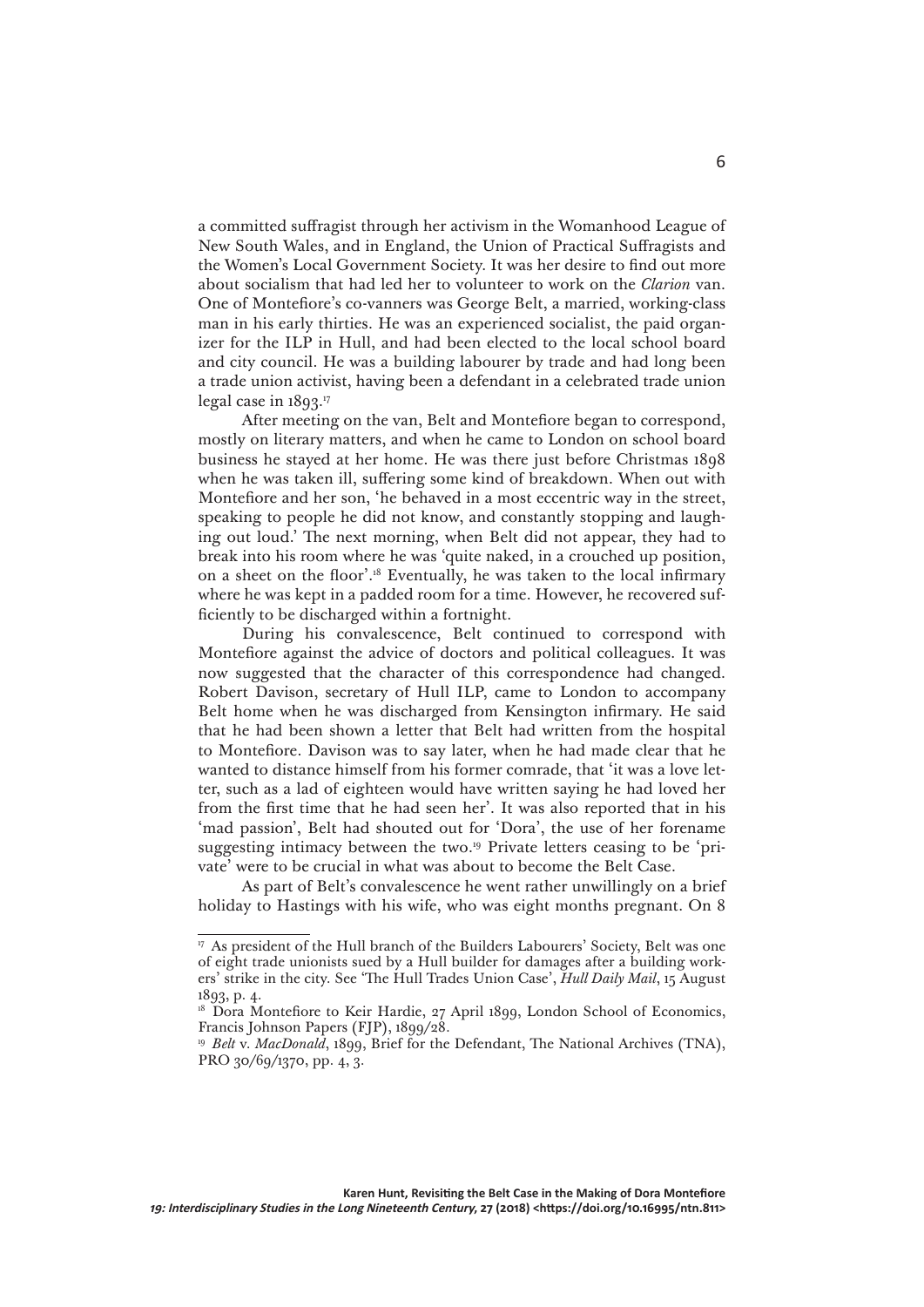February 1899 she discovered a letter from Montefiore to her husband. She sent this letter to Dr Webster, lately of Hull ILP and now living in Leeds, with whom Belt had been convalescing. Webster then made a copy of the letter and sent the original to Davison. These two men were to be central actors in the Belt Case. In turn, the letter was copied by other people, and it was to prompt Belt's dismissal, as well as forming a crucial part of the slander case. The letter does not survive, although one of those who saw it said, 'It is a remarkable letter to say the least for a lady of good social position to write to a bricklayer's labourer.' The letter apparently included arrangements to meet at nearby Battle as well as in London. At this stage, Webster commented to Davison that Belt should be asked to resign or 'else better dismiss him he seems to become a cur'. Meanwhile, Belt returned to Hull on 21 February and the next day attended a Hull ILP meeting where, it was claimed, he was 'cut' by all his friends. At a meeting soon after, according to Davison, Belt was at first abusive and then admitted that in three months he would probably be living with Mrs Montefiore. He was asked to resign.20

Gossip about Belt grew in Hull, at least according to Davison, and subscriptions to the Wages Fund for the Organiser dried up. At a branch meeting in March, the twenty members present agreed that Belt should be given notice. The supposedly incriminating letter was passed around at this meeting.21 While all this was happening, a major building dispute broke out in Hull and Belt was busy addressing mass meetings.<sup>22</sup> He was still a councillor and a school board member. Despite the ILP's anxieties and behaviour, in all the local press coverage of Belt as a prominent local activist there was no suggestion of any scandal, although his ill health was mentioned and treated sympathetically.<sup>23</sup>

At the beginning of April, the ILP Annual Conference was held in Leeds, and although Belt usually attended on behalf of Hull ILP he was removed from this role and replaced by Davison. It was while attending this conference as a visitor that Dora Montefiore had a conversation with Keir Hardie, leader of the ILP. This was now becoming more than a little local difficulty. The next day Montefiore wrote a letter to Hardie, which began an extensive correspondence with the many parties to this dispute. She offered to pay one pound a week for three months into the wages fund, provided that her anonymity was protected. She said:

<sup>20</sup> *Belt* v. *MacDonald* Brief, pp. 8, 9, 10.

<sup>21</sup> *Belt* v. *MacDonald* Brief, p. 10.

<sup>&</sup>lt;sup>22</sup> 'The Building Dispute and the Tramways', *Hull Daily Mail*, 9 May 1899, p. 4.

<sup>&</sup>lt;sup>23</sup> It was reported that Belt had been absent thirty-two times from the council because of illness. He did not stand again (*Hull News*, 21 October 1899). His good work on the council was noted in 'The November Elections', *Hull Daily News*, 25 October 1899, p. 6.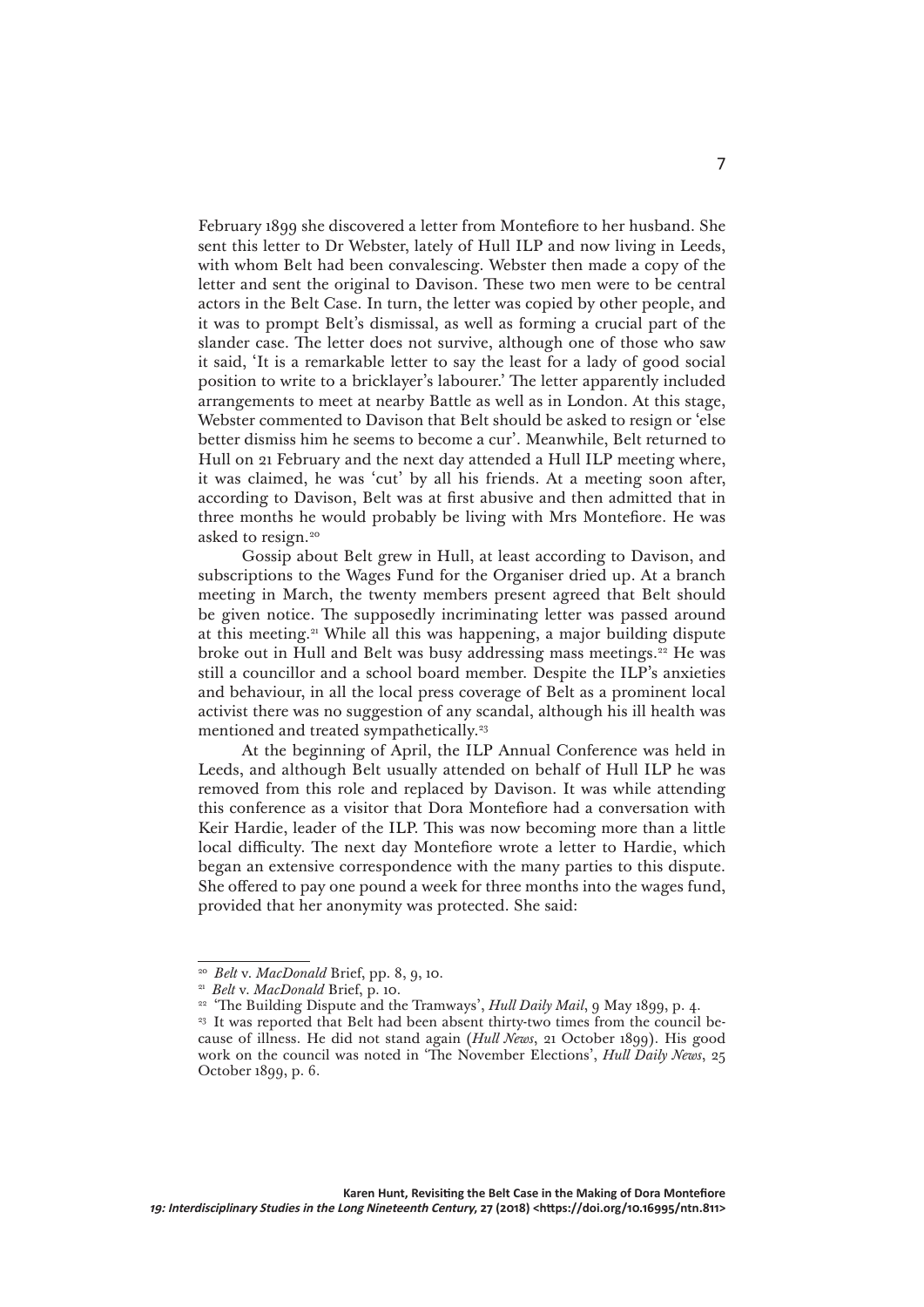George Belt's self-respect will not suffer if it is done in this way, and it will be a great pleasure to me to feel that I am helping not only the movement but also the man I care for, at a time when he is far from well and requires help and sympathy instead of harsh and unfair treatment.24

Three days later, Margaret MacDonald, member of the ILP and wife of future Labour prime minister Ramsay MacDonald, wrote to Keir Hardie.25 This was her first intervention. She was anxious that rumours be stopped. She later said it was her husband who had heard that Belt and Montefiore were carrying on a clandestine correspondence, and that as a consequence Belt had been discharged from his office as ILP organizer. It was therefore Ramsay MacDonald who had listened to gossip at the party conference. Ramsay 'cautioned his wife to be careful about Mrs Montefiore'.26 But it did not rest there. Margaret MacDonald decided to see Hardie about the matter. Now the concerns were about Montefiore, rather than Belt, whom MacDonald clearly did not know.

In the correspondence that raced between various parties and Hardie, he seems to have been particularly sensitive to the class differences between the two possible lovers. He advised Montefiore not to tempt Belt 'into a life of indolence'. She replied:

> I do not, and could not lead such a life myself, and am bringing up my two children as workers (this separates me much from my own family who look upon me as a crank) and how could I tempt anyone I was interested in to do what would be morally impossible for me to do?<sup>227</sup>

Margaret MacDonald then decided to visit Montefiore, whom she knew from their work for the International Council of Women's Congress, which was to be held in London in July of that year, and for which Montefiore was the recording secretary. In MacDonald's account she visited Montefiore at home and made it clear that she had received her version of events from Hardie. She said that she did not preach at Montefiore but, as she later explained to Hardie,

> I simply felt that I must somehow in the feeblest and cheeriest way try to help her, after what you told me. It was as if I had seen someone near a precipice and instinctively drew near lest perhaps I might put out a helping hand to keep her from falling over.<sup>28</sup>

<sup>24</sup> Montefiore to Hardie, 3 April 1899, FJP, 1899/13.

<sup>&</sup>lt;sup>25</sup> Margaret MacDonald to Hardie, 6 April 1899, FJP, 1899/14.

<sup>26</sup> *Belt* v. *Macdonald* Brief, p. 2.

<sup>&</sup>lt;sup>27</sup> Montefiore to Hardie, 9 April 1899, FJP, 1899/15.

<sup>&</sup>lt;sup>28</sup> Margaret MacDonald to Hardie, 16 April 1899, FJP, 1899/18.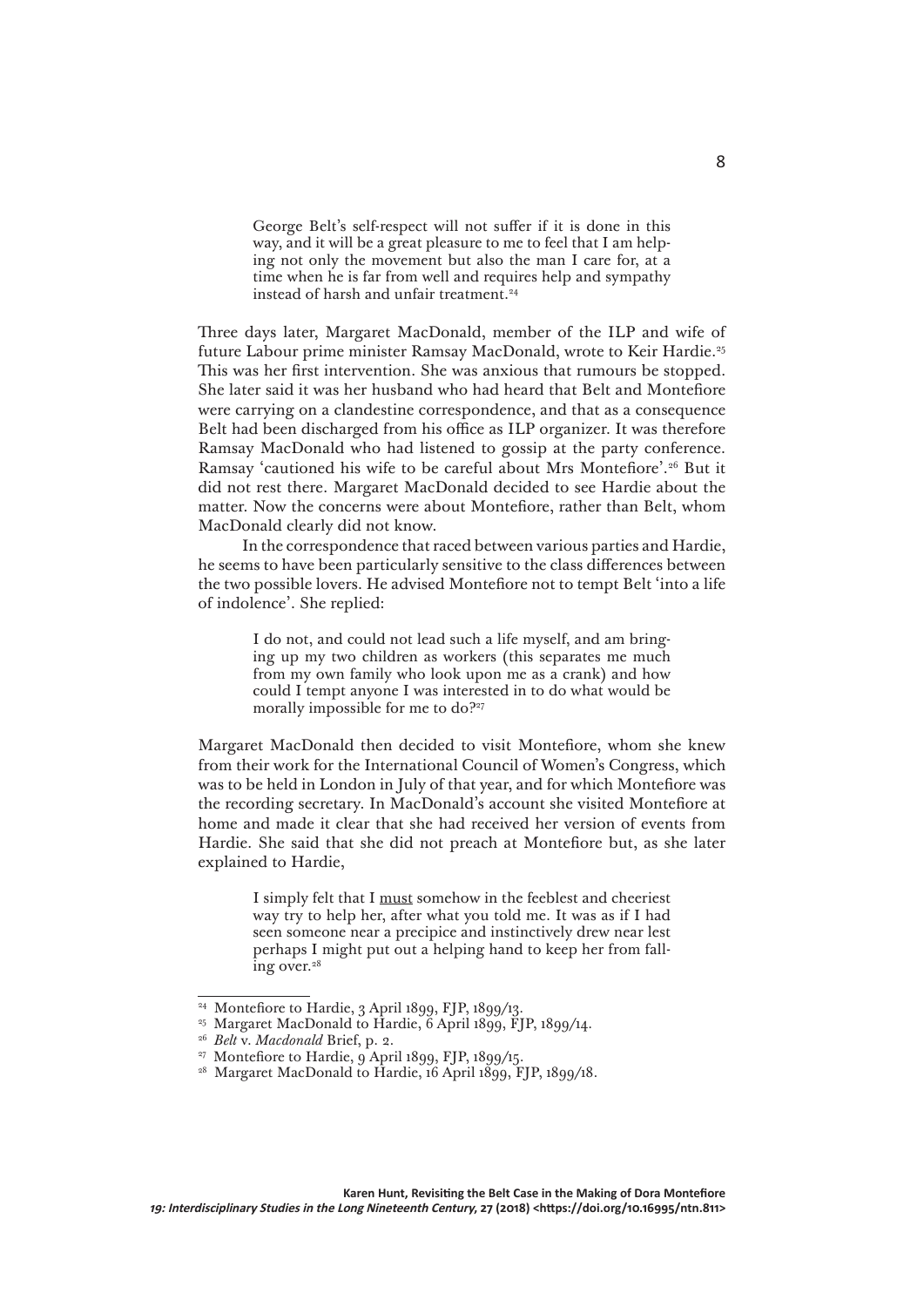Was this another case of attempted 'social suicide'? Montefiore did not see it in that way. She in turn wrote to Hardie saying that she was surprised by Margaret MacDonald's visit, particularly as MacDonald had said she had heard from Hardie that it was Montefiore's intention to go and live with Belt.<sup>29</sup> So the gossip ratcheted up! Montefiore felt she had to remind Hardie of what she had already made clear:

> Nothing passed between us, as to any future plans or intentions of mine, I should never have dreamt of discussing the subject with you or with anyone else and I declined to do so with Mrs MacDonald telling her at the same time that I should write and ask you in justice to myself to write a line contradicting the false impression she has received, that between you and me, the subject of any future relations between George Belt and myself was discussed. Of course I was surprised that any point of the conversation between us was reported because I understood it was a confidential one, but I am beginning to learn that the word confidential has not with others the sense that I attach to it.<sup>30</sup>

When one sees the other letters Hardie was receiving at the time, it seems that few of those concerned had much sense of what 'in confidence' meant. Nevertheless, Hardie corrected Margaret MacDonald's misstatement and Montefiore thanked him for his actions adding,

> Such meddling gossip is equally distasteful to me as it is to you, but in the cause of justice and fairness I feel bound to stand by Mr Belt who has been unjustly dismissed from his appointment in the Hull ILP.<sup>31</sup>

Meanwhile, Davison, on behalf of Hull ILP, had turned down Montefiore's offer to subsidize Belt's wages and Belt had been dismissed from his post. On 27 April Montefiore wrote a long letter to Hardie setting out her side of the story. She described with astounding frankness the development of a platonic 'intellectual and soul friendship'.32 During Belt's visit before Christmas, she said,

> His attitude to me was that of respectful friendship, and I had no idea then that his feeling was of any other nature than that of friendship. One evening however two days before he was to leave something was said that made us both feel conscious

<sup>29</sup> Margaret MacDonald to Hardie, 19 April 1899, FJP, 1899/22.

<sup>&</sup>lt;sup>30</sup> Montefiore to Hardie, 17 April 1899, FJP, 1899/20.

 $31$  Montefiore to Hardie, 20 April 1899, FJP, 1899/23.

<sup>&</sup>lt;sup>32</sup> Montefiore to Hardie, 27 April 1899, FJP, 1899/28. All quotations in this and the following paragraphs are from this letter.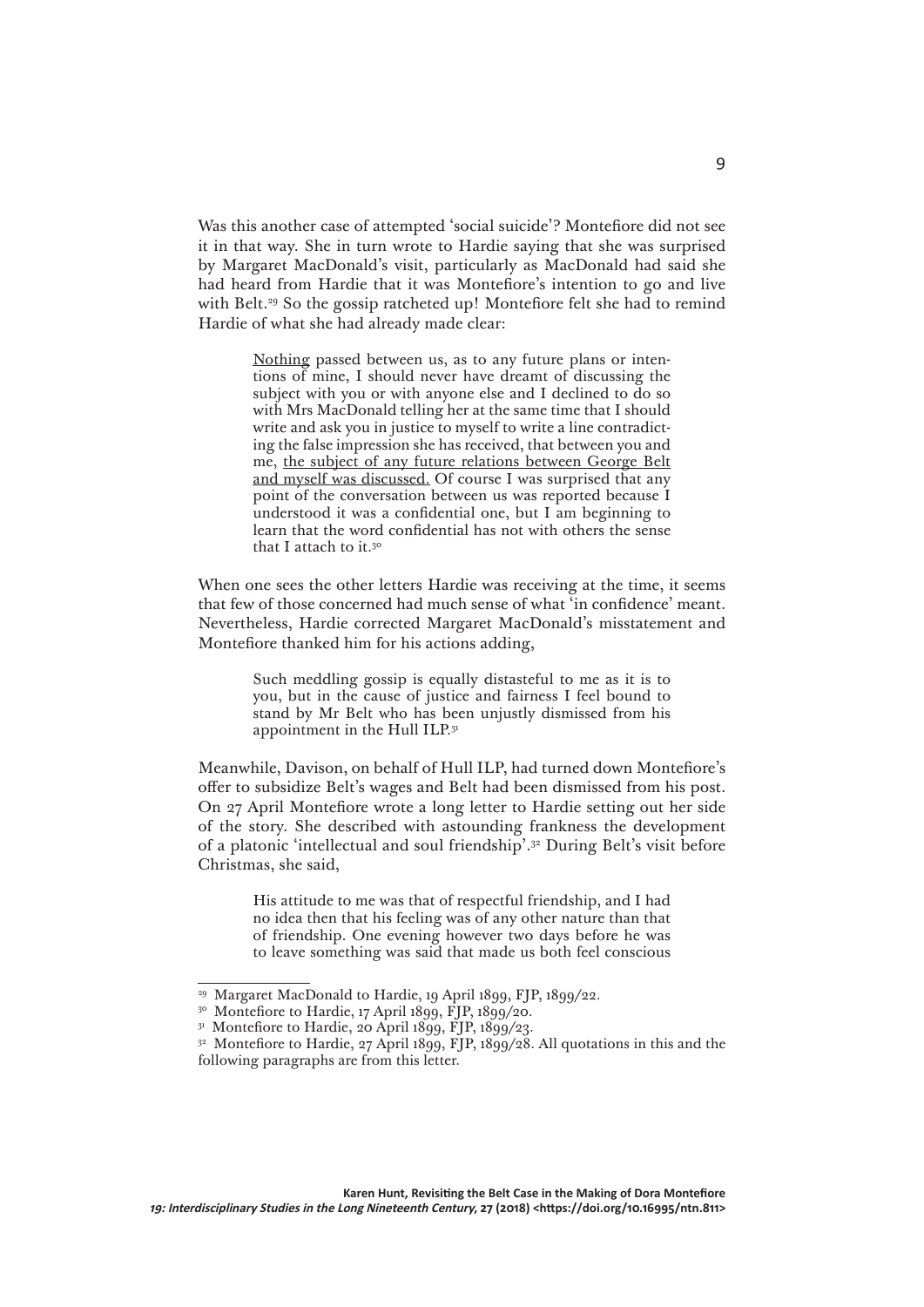that there was more in the feelings of both of us than we had ever acknowledged to ourselves but that consciousness came through silence and not through any words, and we were both strong enough not to betray ourselves.

She then described in alarming detail Belt's breakdown and the effect it had on her and her household. She mentioned the letters Belt wrote from the infirmary, some were 'disconnected, some quite sane, and it was one of these letters repeating all his feelings for me and stating that he never meant to live with his wife again, that I showed to Webster'. She went on to remind Hardie:

> You must remember please that from the time George Belt and I had known our feelings towards each other we had never had an opportunity for further conversation and now that he seemed to be coming back almost from the grave I felt, and he felt I knew from his letters, that there was much to discuss and explain whenever he should be well enough for it.

After he was discharged from hospital, Belt insisted on returning to Montefiore's home before he was taken off by Dr Webster to recuperate in Leeds. When they were able to be alone, Belt told Montefiore that he would not leave until she assured him that her feelings remained the same as before his illness. She reassured him and told him that, if anything, it had brought them closer together. He then wrote to her every day from Leeds and she told Hardie that these letters were different to those before his illness. She said that

> It was during this time no doubt, when his mind was still unsettled and his thoughts exaggerated that he said many things which have been put down as foolishness, but which it might have been more fair to [see] as the effects of a very terrible illness [...] he mentally clung to me as a protest against the treatment he was receiving.

For Montefiore, the narrative of these events did not focus on her or Belt's 'improper' behaviour. She denied that propriety was breached in any way. She was more concerned with the behaviour of the socialist men, Webster and Davison: 'The very men whom I had received at my house and treated as friends went away and slandered me and insinuated horrible things against me.' But, she said,

> It is true I have always lived a very sheltered life as far as coming across men of their description is concerned, but I have always been a rebel in thought and action, and I am not likely to quail now before a handful of provincial plotters.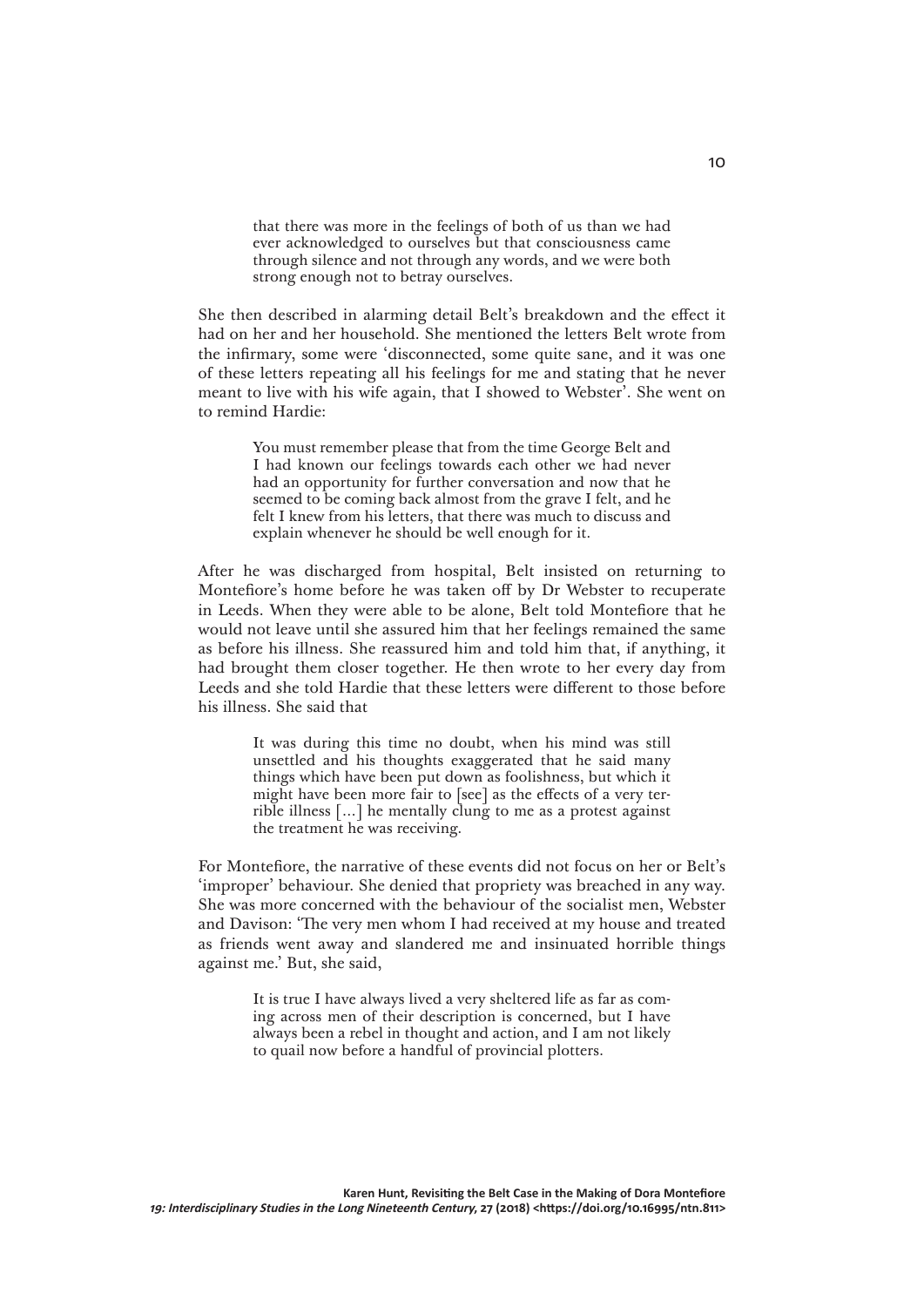Defiantly, she wrote,

My private friendships no-one has a right to control or question; if I see by a certain line of conduct, though it be opposed to the narrow judgement of Mrs Grundy, I can help right a wrong, or raise a suffering soul I shall pursue that line of conduct, and ignore Mrs Grundy.

New as she was to socialism, and to the ILP in particular, she was forthright in her disappointment at the closed minds of her new comrades. She asked why socialists could not bring to bear the same critical views to the Sex Question that they brought to all other political and industrial questions. Socialist writers were critical of marriage in capitalist society yet, she said, ILPers attack a comrade if they put any of these critiques into practice. Montefiore was accusing socialists of being hypocrites.

Yet on the same day as this letter was written, Margaret MacDonald decided that in order 'to avoid scandal' she must tell Lady Aberdeen, president of the International Council of Women, about Montefiore. She showed her a copy of the intercepted letter and when asked by Lady Aberdeen, MacDonald said that the matter was general knowledge and that this letter was the real reason for Belt's dismissal from his post at Hull. Lady Aberdeen then tackled Montefiore on the subject but was given 'her word of honour that all was right regarding her relations with' Belt.33 But, according to MacDonald, when faced with a copy of the intercepted letter, Montefiore agreed to withdraw from her public role in the forthcoming ICW congress.

Why would Montefiore concede to what amounted to blackmail based on a private letter which had been stolen from its recipient, Belt, had been passed from hand to hand among socialists in Hull and London, and was now in the possession of a leading figure in the women's movement? Although Montefiore made it clear that she felt she had done nothing to endanger her own reputation, she also recognized how fragile such things could be. Moreover, she also now knew the kind of reading that was being made of the letter. Dr Webster, for example, said the letter was 'in the style of lover to lover'. His assessment of the whole business was that Belt had been suffering from 'vanity' from having come top of the poll at the recent school board elections and had become dissatisfied with his material position of twenty-five shillings a week. That had made him vulnerable to the middle-class lifestyle of Montefiore. She had then seduced him with a so-called platonic love. He commented, 'I leave you to judge if that is possible.'34 As a medical doctor he also gave a diagnosis of Belt's condition — satyriasis (a male version of nymphomania) — which meant that Belt had lost all sense of moral right or wrong. Of all the doctors involved, he

<sup>33</sup> Margaret MacDonald to Hardie, 27 April 1899, FJP, 1899/29; *Belt* v. *MacDonald* Brief, p. 2.

<sup>34</sup> Webster to Hardie, 16 April 1899, FJP, 1899/19.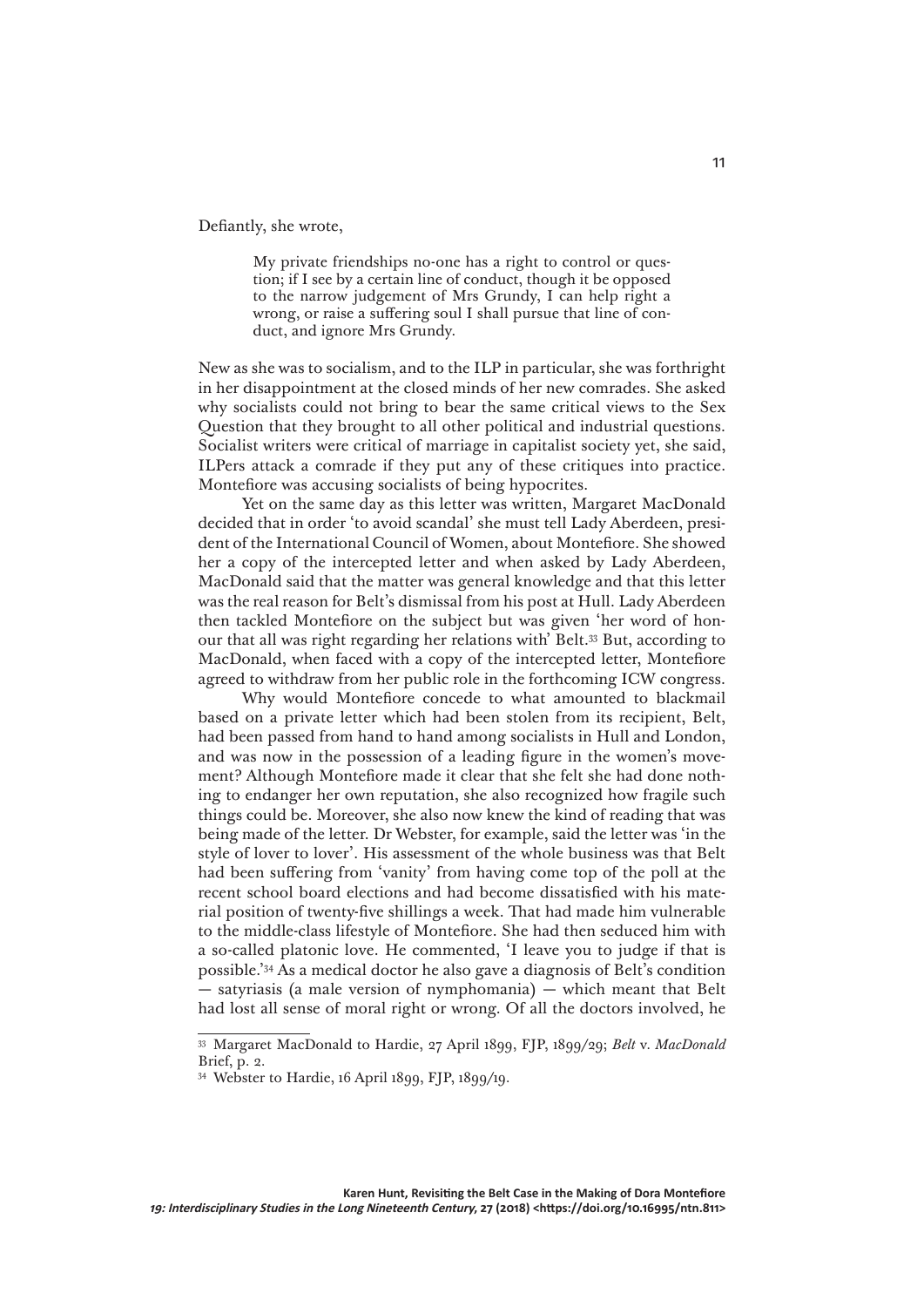was the only one to make this diagnosis and the only one who tenaciously remained part of the Belt Case. Montefiore may have felt that there were other ways to deal with this matter.

By June, Belt had issued a writ against Margaret MacDonald alleging slander: that MacDonald had claimed to Lady Aberdeen that he had been dismissed from his post for 'immoral conduct'. Efforts were made to persuade Belt to withdraw the case. He agreed, on condition that MacDonald apologized and paid his legal costs.35 Others put pressure on Hardie to intervene to stop the case. Margaret MacMillan, a leading member of the ILP, said that she did not want to be called as a witness and that it would not do the MacDonalds any good if she did appear. She commented, 'No wonder we lose every election. None of us seem to be able to keep out of the Dirt.'36 At the final hour, Hardie looked through the evidence he was to give and struck out the passage saying he had told Margaret MacDonald that the real reason for Belt's dismissal was the discovery of Montefiore's letter to Belt and Belt's relationship with Montefiore.<sup>37</sup> The MacDonalds remained confident that Hardie had told them this. This was clearly not going to play well for the ILP should it come to court.

Montefiore was not mentioned in the writ, although she was much discussed in the brief prepared for MacDonald. In MacDonald's defence it was decided not to plead 'justification'; that is, not to argue that Belt had been dismissed for his immoral conduct. This was despite the fact that they had clearly undertaken a great deal of research to build just such a case. Instead, the plea was that the conversation between Margaret MacDonald and Lady Aberdeen 'was a privileged communication', making its truth or falsity irrelevant. It is also clear that the MacDonalds viewed this case as neither being instigated by Belt nor actually being about his reputation. Their view was that 'this action is being used as a means for discovering what other persons have said or written of the Plaintiff [Belt] or Mrs Montefiore and therefore the most limited inspection of documents has been given to the Plaintiff'.38 Later, Ramsay MacDonald was to suggest that the slander action against his wife was withdrawn without Belt's knowledge 'by the lady who was behind him in it'.<sup>39</sup> Actually, the case was 'amicably settled' in favour of MacDonald, but without Belt having to pay her legal costs. The crowd that had gathered at Leeds Assizes to see the famous witnesses who were due to be called — Hardie and Lady Aberdeen, in particular — nearly got the show they were waiting for, as the lawyers almost fell out as the settlement was being agreed. MacDonald's lawyer refused to agree with the

<sup>35</sup> Belt to Hardie, 20 November 1899, FJP, 1899/129.

<sup>36</sup> Margaret MacMillan to Hardie, 11 November 1899, FJP, 1899/127.

<sup>37</sup> Horne and Birkett to Hardie, 12 March 1900, FJP, 1900/76.

<sup>38</sup> *Belt* v. *MacDonald* Brief, p. 13.

<sup>39</sup> Ramsay MacDonald to C. Greengross, 13 December 1905, Manchester, Labour History Study and Archive Centre, Labour Party Archives, LP/LRC 31/130.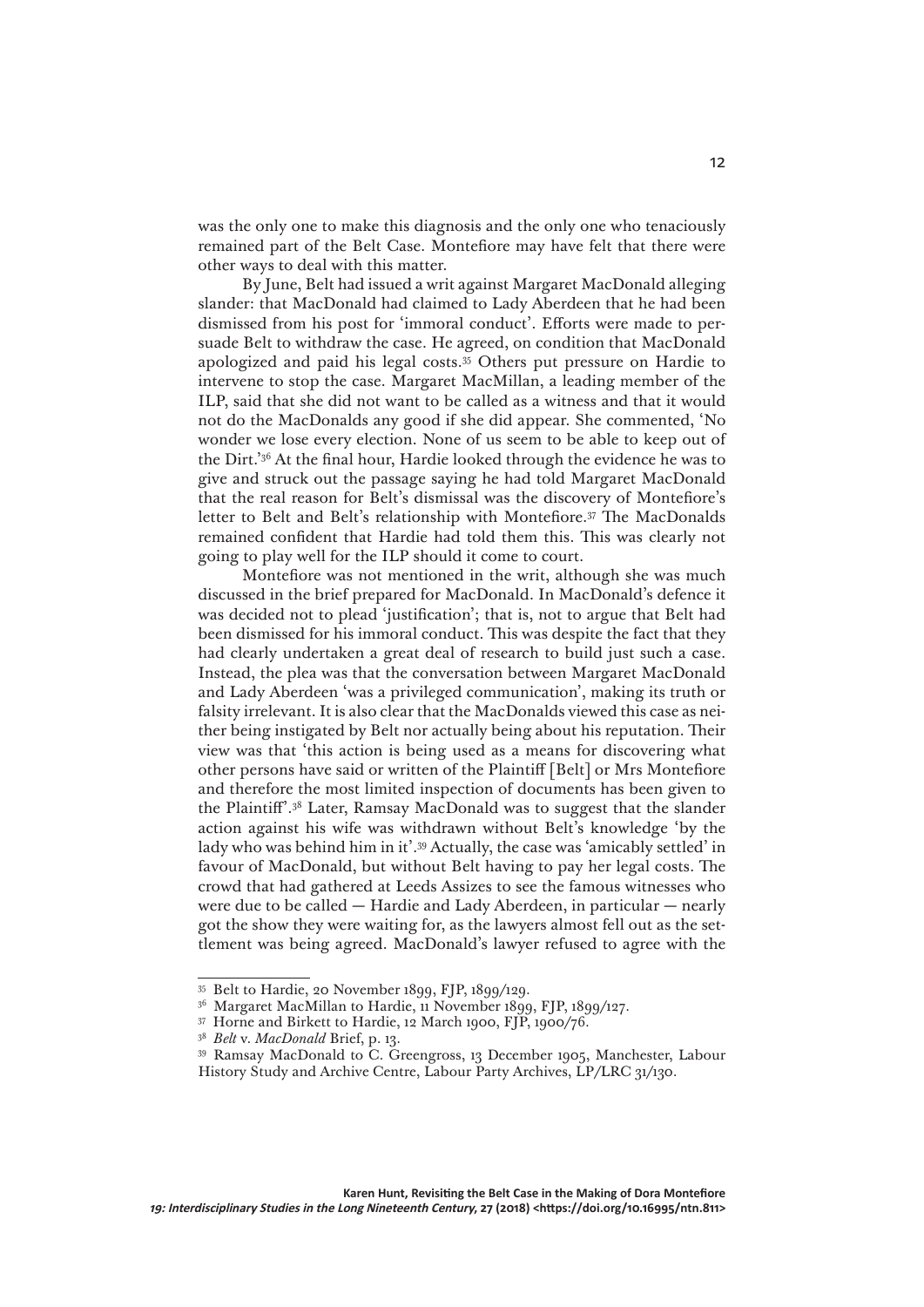statement that the words used 'did not and were not intended to impute immorality to the plaintiff'.40 Margaret MacDonald denied having ever made the statement that Belt took to be slanderous. The issue of privilege meant that the case did not have to be resolved. No one really won, but public embarrassment, particularly for the socialists, was at the very last minute averted. Although the *Hull News* gave a subheading to its report on this 'Hull Slander Case' of 'Mr Belt and the Ladies', there is nothing in the report that spelled out what particular 'immorality' was being imputed. This was not a salacious piece of reporting, and it is more likely that the headline actually referred to the involvement of the Countess of Aberdeen in the case and, to a lesser extent, Margaret MacDonald herself.

Two columns away was another report of a legal case involving 'ex-Councillor Belt' with the same legal team defending him. Indeed, looking back through the Hull press there are a number of other court cases involving Belt, usually as the defendant accused of, for example, assault, and always as part of a trade union dispute.<sup>41</sup> Late-Victorian industrial conflicts often ended up in the courts. This explains why Belt, despite his class background, was probably much more familiar with the legal system than either Margaret MacDonald or indeed Montefiore. It is therefore not as surprising as it was made to seem by the MacDonalds that Belt resorted to the law. In addition, it is also clear that libel and slander cases between local political candidates, including labour ones, were not that unusual.<sup>42</sup> Indeed, Ramsay MacDonald was later to face a slander case arising from comments he made during the general election in January 1910.43 The difference between these cases and the earlier Belt Case was that private behaviour sat at its heart.

#### **The outcomes of the Belt Case**

George Belt separated from his wife and came to live in London. He did not give up his activism as a trade unionist and socialist.44 Despite assumptions

<sup>40</sup> 'A Hull Slander Case', *Hull News*, 24 March 1900. See also, 'West Riding Assizes', *Yorkshire Post*, 22 March 1900, p. 7.

<sup>&</sup>lt;sup>41</sup> For example, Belt was charged with obstruction for holding an ILP meeting in Nelson Street, Hull ('Hull Councillor Summoned', *Hull Daily Mail*, 8 September 1897, p. 4); Belt sued for slander as part of a strike of builders' labourers in York ('Ex-Councillor Belt Sues for Slander', *Hull Daily Mail*, 21 March 1900, p. 3).

<sup>&</sup>lt;sup>42</sup> These varied between libel cases between local candidates in municipal contests such as for Sale District Council in 1895 ('Sale District Council Election', *Manchester Evening News*, 27 February 1895, p. 2), or as part of parliamentary elections. In 1906 S. G. Hobson, the socialist candidate for Rochdale, sued the secretary of the Rochdale Reform Club, claiming that the libel had cost him one thousand votes ('An Alleged Criminal Libel', *Scotsman*, 8 February 1906, p. 6).

<sup>43</sup> *Bagley and Foster Fraser* v. *MacDonald*, TNA, PRO 30/69/1452.

<sup>44</sup> In London, Belt worked for the Colonial Trading Export Company in Poplar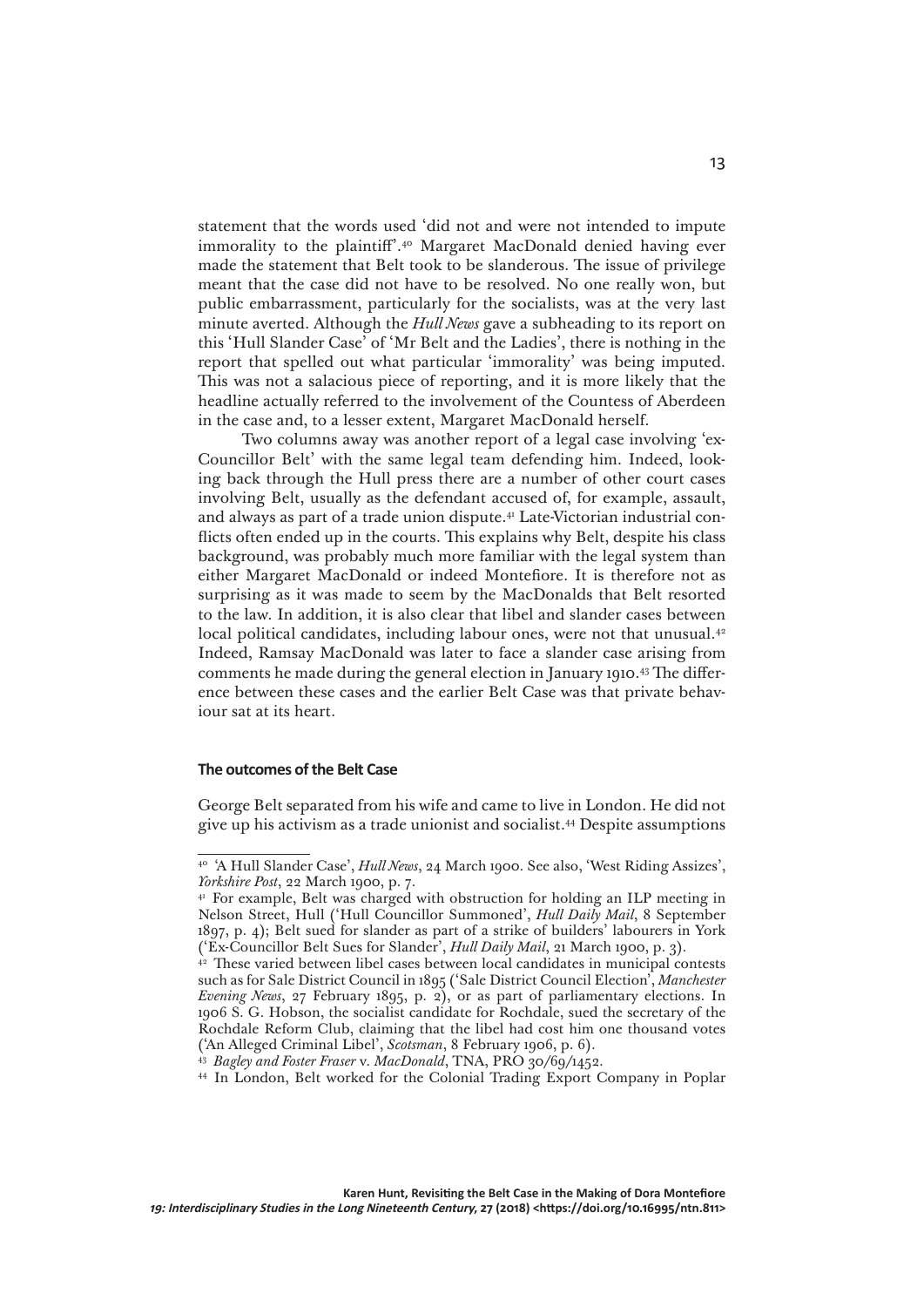made in an earlier study of the Belt Case, there is no evidence that Belt and Montefiore ever lived together in a free-love union.45 By 1911 Belt was living with a widow, Alice Norris, and two of her four children. He married Alice in 1914, his first wife having died in 1908. Meanwhile, Montefiore lived as a respectable widow for the rest of her life. Never shy at expressing her views, she was not an advocate of free love, although she did not criticize others who had chosen that path. If there was an affair, it is extraordinary that despite all those seeking evidence against both of them, nothing was ever produced. This was despite the fact that in 1904, Belt appeared briefly on the electoral register in Hammersmith as a lodger at 32 Upper Mall, Montefiore's home. He rented two furnished rooms for seven shillings a week. However, rather than brazenly outing themselves, this is much more likely evidence of Belt securing a local address and thus a vote as he campaigned to be adopted as the Labour candidate for Hammersmith. The platonic friendship between Belt and Montefiore seems to have lasted beyond the turbulent years of the Belt Case, although its intensity waned. They were involved in joint political work, such as serving on Hammersmith Distress Committee from 1905, and in 1917 both were speakers at a Trafalgar Square demonstration for adult suffrage. Yet in her autobiography, published in 1927, Montefiore did not mention the Belt Case and barely referred to Belt himself.

The Belt Case continued to reverberate long after the slander case of 1900. In 1904 Belt succeeded in becoming the Labour candidate for Hammersmith, but the national Labour Representation Committee (LRC) refused to support his candidacy. Ramsay MacDonald said that there were objections to Belt's private life and succeeded in convincing the LRC National Executive that such 'a moral scallywag' was not 'a fit and proper man to represent a constituency in the House of Commons'.46 Belt stood anyway but the lack of official endorsement, which was never explained, did not play well and he was not elected. At the time, MacDonald wrote letters to Hull and Hammersmith soliciting evidence against Belt and often

and as a paid propagandist for the SDF. By 1911 he combined public speaking with running an antiquarian bookshop in Holborn. He became secretary for the Daily Herald League, a grassroots organization formed by readers of the radical *Daily Herald* newspaper, and had a regular column in the paper that ran into the 1920s.

<sup>45</sup> Christine Collette asserts that Belt and Montefiore had 'a relationship' from 1898 to about 1908, which she implies was sexual ('Socialism and Scandal', pp. 102, 109). She has continued to refer to the couple's 'affair' and this has been repeated by others. See Christine Collette, *For Labour and For Woman: The Women's Labour League, 1906–1918* (Manchester: Manchester University Press, 1989), p. 64; Ginger S. Frost, *Living in Sin: Cohabiting as Husband and Wife in Nineteenth-Century England*  (Manchester: Manchester University Press, 2008), p. 208.

<sup>46</sup> MacDonald to Davison, 23 March 1905, quoted in Paul Thompson, *Socialists, Liberals, and Labour: The Struggle for London 1885–1914* (London: Routledge and Kegan Paul, 1967), p. 172.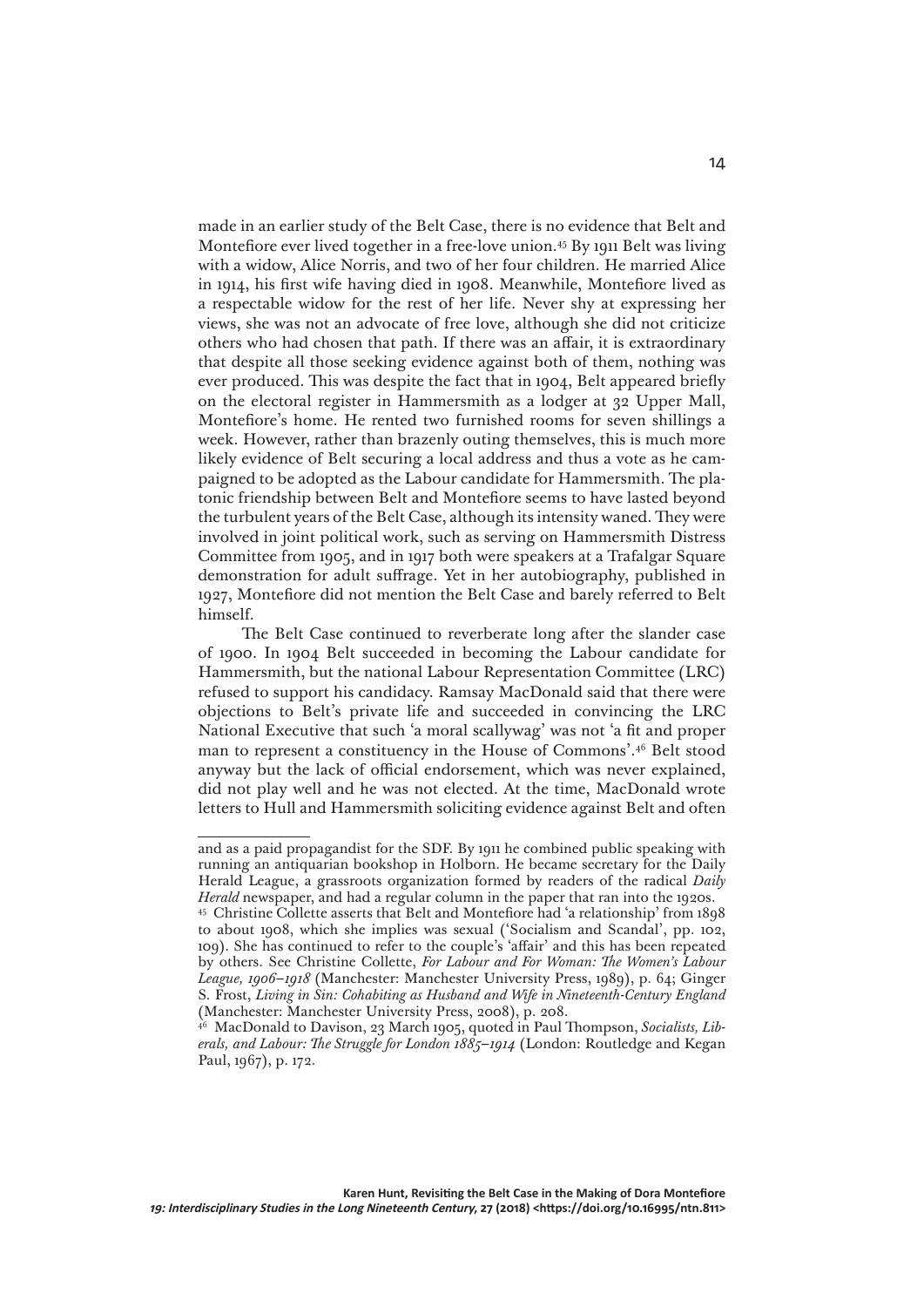referred in the correspondence, but not publicly, to the slander case. Yet the case does not seem to have been widely known. For example, in 1905 Mrs Wolstenholme Elmy wrote to a friend: 'I know nothing of the libel case she speaks of — but I know, love and trust Mrs Montefiore who is a large-hearted, high-minded woman of singular heart and influence.'47 The slander case might not have been well known but the antipathy between Margaret MacDonald and Montefiore was readily apparent, particularly at the Socialist Women's International Congresses in 1907 and 1910, when MacDonald represented the ILP and Montefiore the SDF (her interest in the ILP had been short-lived). MacDonald's feelings were apparent in her congress report: 'for the sake of letting things go smoothly, [we] put up quietly with much more of Mrs Montefiore than is justified by her influence or representative character in the British movement.'48

## **Censorship and self-censorship**

The Belt Case, as reconstructed here, shows the mechanics of attempted and actual censorship, as practised by a range of *fin-de-siècle* progressives. It also allows us to explore how censorship can operate within the archive. In particular, I want to focus on the role of letters — both those that are present in the archive and those that are absent — as a vehicle for censorship of the self or of others. All the letters in the case were private. Some are explicitly marked 'private and confidential'. Yet they were passed from hand to hand, copied, read out at meetings, or their contents reported on by third parties. The existence or knowledge of the letters, as distinct from their actual contents, was enough to censor public and private behaviour. The case confirms the peculiar power that private uncensored words can have when they are made public, particularly when they are in stolen letters or being recounted second or third hand. Suppressing them after they had become part of the rumour mill was almost impossible, and their damaging effects were not alleviated by the settling of the *Belt* v. *MacDonald* slander case in 1900.

The letters themselves had a value not just to their author or the intended recipient. After the Belt Case was formally concluded, Keir Hardie asked for all the letters used in the slander case because he wanted to destroy them. He was advised by solicitors to refrain from this 'as they may not have heard the last of the matter'. If they were attacked, it was said, the letters might be useful as a form of insurance.49 This decision

<sup>47</sup> Wolstenholme Elmy to Mrs H. McIlquham, 3 December 1905, London, British Library, Correspondence of Mrs Elizabeth C. Wolstenholme Elmy, Add MSS 47454.

<sup>48</sup> Margaret E. MacDonald, 'Women at the Copenhagen Congress', *Labour Leader*, 9 September 1910, p. 571.

<sup>49</sup> Horne and Birkett to Hardie, 18 April 1900, FJP, 1900/79.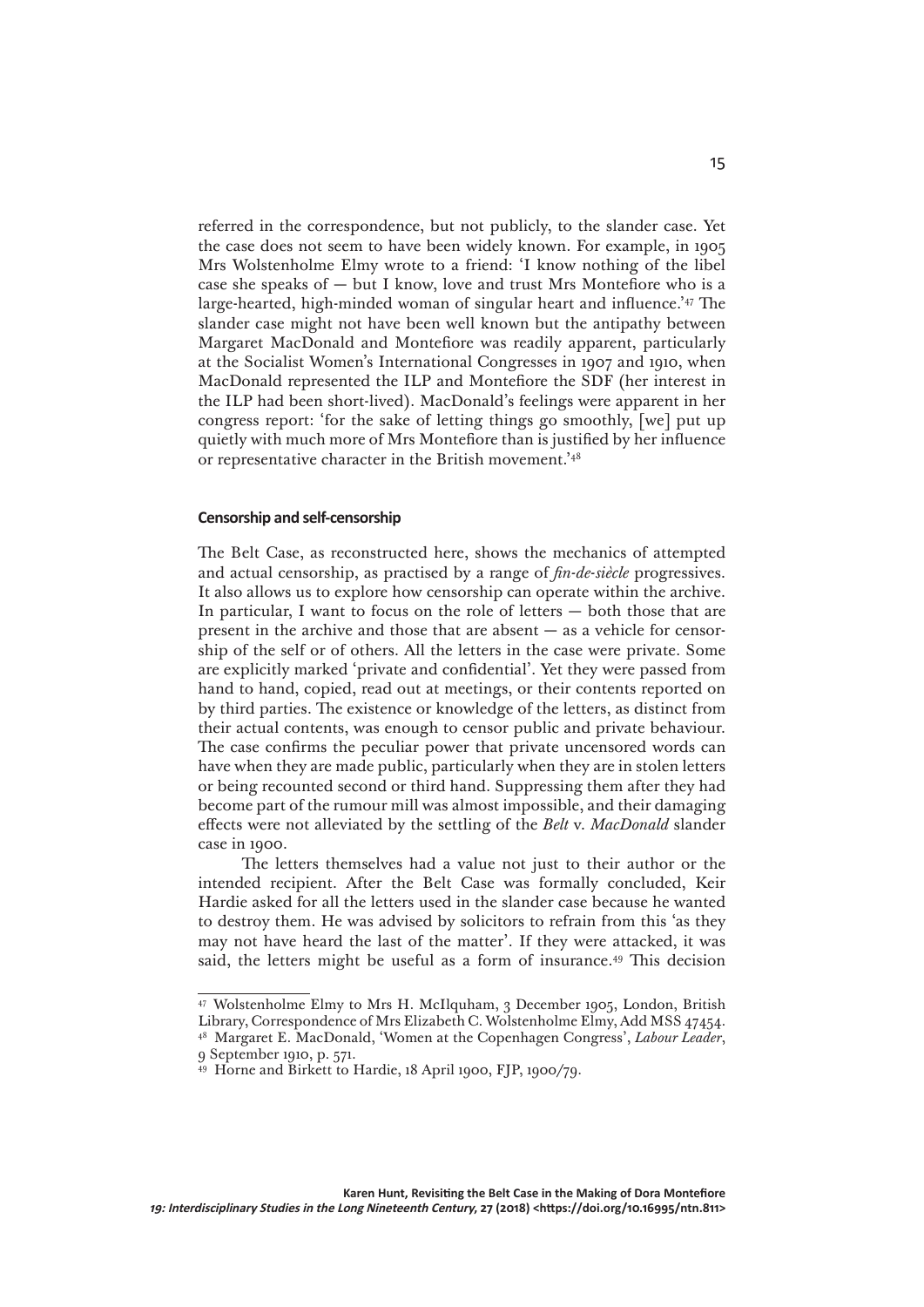means that some of the letters from the case have survived in the archives of the ILP. In addition, the brief prepared for Margaret MacDonald's defence has survived through the accident of her being the wife of a future prime minister. His personal papers, including those of his deceased wife, necessarily became official papers and are located in the National Archives. Many silences or presences within the archive are, we know, much more to do with serendipity than deliberate acts, such as the burning or weeding of personal papers.

However, the intercepted, stolen, copied, gossiped-about letter has not survived. This letter from Montefiore to Belt was intercepted by his wife Harriet. Soon it was reported to be common news in Hull, as Mrs Belt had told her friends, so 'of course it is now widespread'.50 She had shown the letter to Webster and his wife, with whom George had been recuperating in Leeds, while Davison kept a copy of what Webster called the 'incriminating letter'.51 At Margaret MacDonald's request, Webster sent a copy to her of this letter remarking, 'It is a poor business interfering in other people's affairs but I am sure it ought to be done.'52 As for the fate of the original letter, the brief compiled by the MacDonalds' solicitors concluded that Mrs Belt had eventually surrendered it to her husband, who had destroyed it. However, this claim was annotated with a handwritten question mark, which suggests that they were unable to corroborate this. The detail in the brief about the letter, found in a copy of the book *Timothy's Quest*, which was a gift from Montefiore to Belt, suggests that someone had seen it but that at this point no copies existed.53 There were further fishing expeditions after the court case to establish more about the 'incriminating letter', particularly during the period when Ramsay MacDonald intervened to prevent the LRC's endorsement of Belt's candidature for Parliament in 1905. One letter referred to 'more serious rumours, […] relating to George Belt and a certain lady', which was generally regarded 'as a calumny'.54 Here the silence in the archive exacerbated the initial effects of the Belt Case.

Sadly, there is no Dora Montefiore archive. Her many letters only survive if they have surfaced in other archival collections such as Mrs Wolstenholme Elmy's correspondence circle, or the Francis Johnson Papers of the ILP. The other source for Montefiore's letters is the press. However, the character of this public correspondence is necessarily rather different

<sup>50</sup> Webster to Hardie, 16 April 1899, FJP, 1899/19.

<sup>&</sup>lt;sup>51</sup> Webster to Hardie, 16 April 1899, FJP, 1899/19. This term was used in *Belt* v. *MacDonald* Brief, p. 10.

<sup>52</sup> Webster to Hardie, 9 May 1899, FJP, 1899/38.

<sup>53</sup> *Timothy's Quest* (1890) was a children's novel by Kate Douglas Winn. It is an interesting choice of gift from Montefiore to Belt, as the story concerns a boy who ran away from the slums to the country.

<sup>&</sup>lt;sup>54</sup> C. F. Greengross to MacDonald, 26 December 1905, Labour Party Archives, LP/LRC 31/132.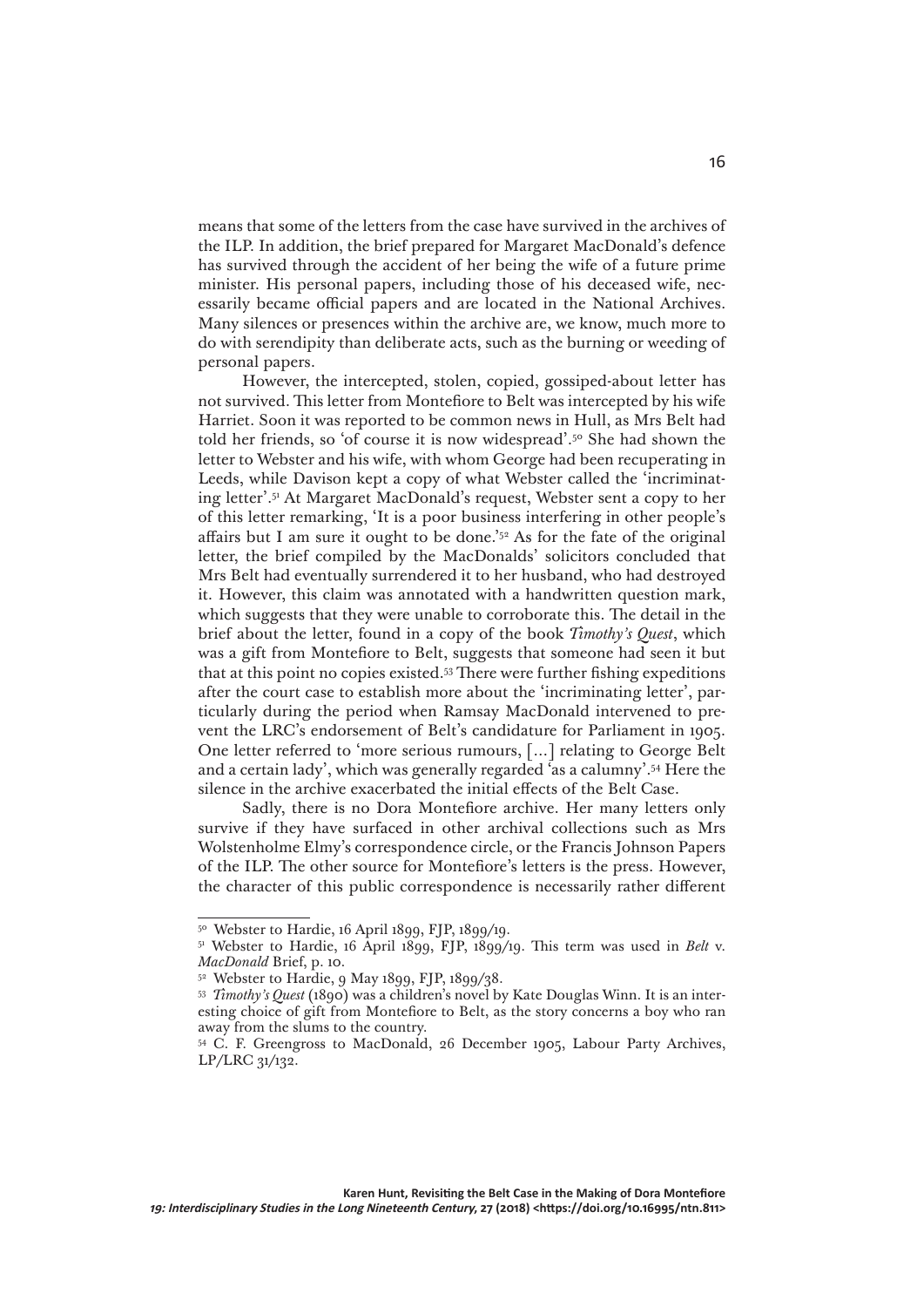to the private letters found among the personal papers of others. The Belt Case allows us to compare Montefiore's life writing created for different audiences and in different circumstances. Contrasting her private letter to Keir Hardie in 1899, where she set out her side of the story, with her later published autobiography is particularly instructive. The issue is whether in response to being censored, Montefiore self-censored in the way in which she represented the case, and particularly her friendship with Belt. Did she handle her emotional life in a different way to her contemporaries? The Belt Case seems to be absent from her autobiography, *From a Victorian to a Modern*. There are moments when Montefiore could have referred directly to Belt, as in the description she gave of her experience as a *Clarion* vanner. She commented on 'the very fine feeling of intellectual and spiritual comradeship' she found there, and went on to quote a contemporary account of her visit which includes the statement, 'Councillor Belt also left for Hull, to attend some important meeting' (pp. 61, 62), but he never appeared again in her autobiography. Perhaps even more tellingly, another important actor in the case, Margaret MacDonald, was never mentioned — and Montefiore knew and named most of the great and the good in the socialist and women's movement in Britain and beyond. The figure who was harder to erase from the story was the future Labour prime minister, Ramsay MacDonald. He was completely overlooked until Montefiore's account reached 1917, when he spoke at the Leeds Convention greeting the first Russian Revolution (p. 194). Perhaps surprisingly, given their continuing antipathy, the resolution proposed by MacDonald was seconded by Montefiore herself. By the mid-1920s, when the autobiography was written, MacDonald would not have wanted the world to be reminded of his association with the communist Montefiore, or what might be seen as his fleeting pro-Bolshevism. Hence, one suspects that Montefiore's decision to only include him at this point shows that the Belt Case was not forgotten.

The Belt Case, although not named, can also be glimpsed just below the surface of Montefiore's opening remarks in *From a Victorian to a Modern*:

> Now, however, that the fight is over and the time for going over the battlefield has come, I, having observed during a long life how facts and events can be misrepresented till they become in history embalmed distortions, desire to put down, during the evening of my life, the truth, not only about myself, but about many of my fellow-workers in the pioneer causes in which we have fought shoulder to shoulder. (p. 5)

However, as an autobiographer, Montefiore did not place her own personal or private needs very far forward in the story she chose to tell. She referred to 'the suffering many of us underwent', making clear that a price was paid for political activism (p. 6). However, she gave little detail of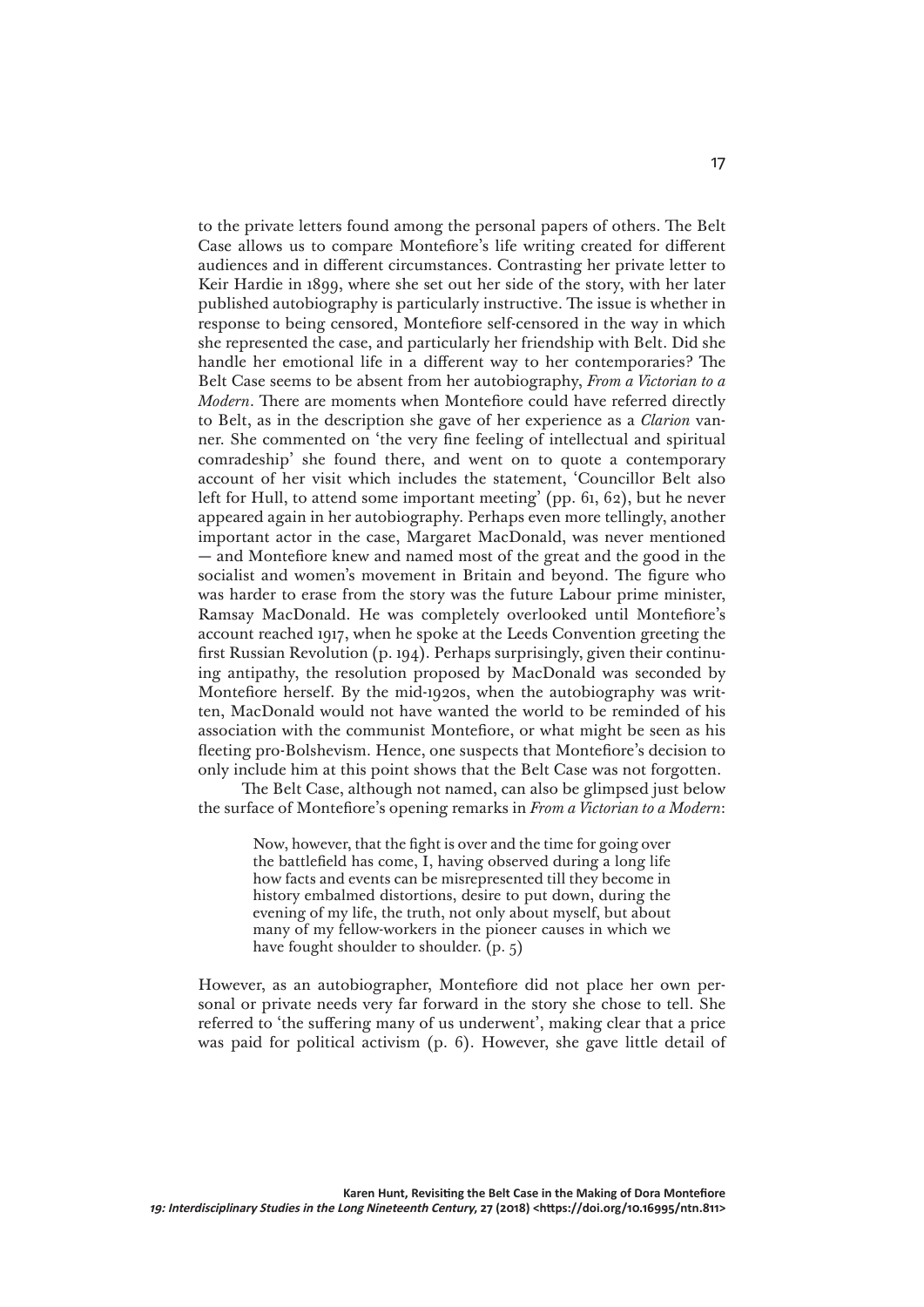what we would now term personal relationships. Her marriage was dealt with in a paragraph and nothing was said about the relationship itself. She referred only to 'the balls, picnics and race meetings which had filled to overflowing my short married life' (p. 32). Instead, she defined herself as 'a woman in the nineteenth century, who, because she strove to do her best as sole parent to her children, found herself constantly up against wrong and unsympathetic laws, and without political power to alter or abolish such laws' (p. 6). She represented herself as a woman, a single parent, and, most of all, as

> a suffragist who never used violence though she suffered violence, but who was forced by a sense of duty towards other women who were not so free as she was to act publicly in the cause that was dear to her, in order to help bring before the public the question of the gross disabilities under which women were suffering. (p. 8)

The way in which she framed her own story shows a strong sense of the separate but connected public and private spheres. Women had to fight for public rights to combat private injustices. The spur to her own politicization was the discovery when widowed that she did not have guardianship of her own children. She linked this injustice to what she termed the greatest sex disability of all: the lack of a vote. In the politics she developed she used her own experiences and observations to illustrate the collective experience of groups excluded from power: women, the working class, the colonized. Like most of her contemporaries, dwelling on her personal relationships was not central to her political writing. However, the Belt Case reveals much about how Montefiore was exploring the boundaries between the personal and the political and thus where and when censorship might be acceptable.

The effects of the Belt Case are particularly apparent in the different ways in which Montefiore represented and recounted her own feelings in the autobiography and in the letter to Keir Hardie dated 27 April 1899. In her autobiography she broke off her narrative to talk about her feelings for her son and the effect of her political activism on him (pp. 192, 197–98). However, it is clear that her own emotional life was outside the parameters of the project she set herself in *From a Victorian to a Modern*. In this, her book shared features of the new genre of suffragette autobiography which began to appear in the 1920s. These autobiographies contain self-censorship in terms of how women chose to narrate their lives, and which aspects of these lives they included. Hilda Kean suggests that one characteristic of the suffragette autobiography was the absence of personal life within the carefully constructed narrative, while Laura Mayhall emphasizes the importance of exclusions and silences within the new discursive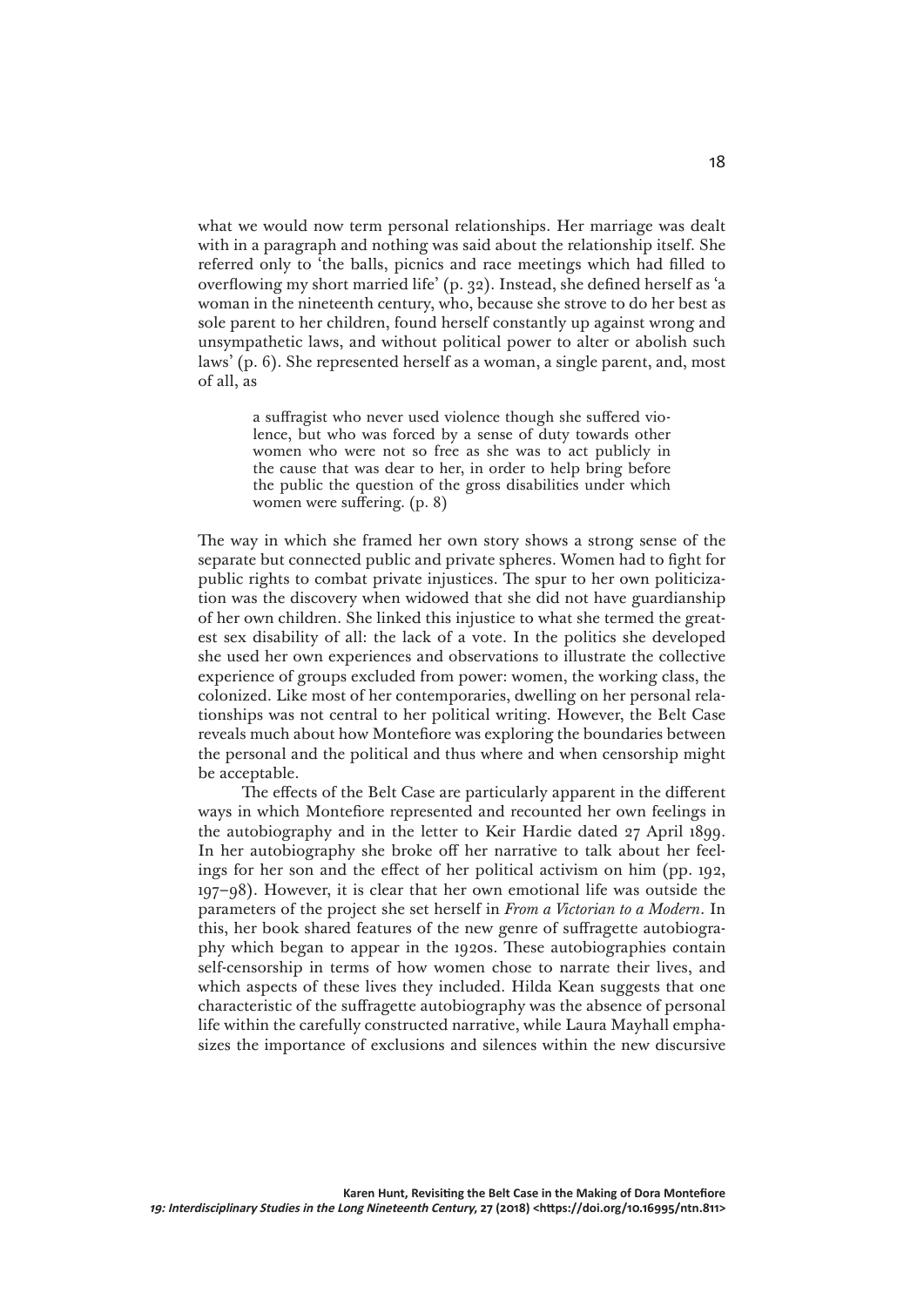identity of the 'Suffragette Spirit' created by this genre of life writing.<sup>55</sup> Montefiore's memoir is not part of this genre, despite her early membership of the WSPU. For her, suffragette militancy was only an episode in a much more wide-ranging political journey. Yet, like the suffragette autobiographers, Montefiore's narrative focused on public deeds rather than private emotions. However, before we conclude that she could not and did not want to engage with her own feelings, we should look more closely at her letter recounting her experience of the Belt Case. Here, there is surprisingly little self-censorship.

Montefiore's account of Belt's breakdown and the nature of their friendship reveals what a self-declared 'Victorian' felt able to write to a man, Keir Hardie, whom she had only recently met and did not know well. At a number of points in this letter, Montefiore wrote about feelings, both hers and Belt's. And 'feelings' is the word used. She described how when Belt talked to her about his feelings immediately before his breakdown, he cried the whole time: 'I don't know anything more terrible to see than a strong man in tears.'56 When he returned from the infirmary 'he repeated all his feelings for me'. She also referred to 'the time that B and I had known our feelings towards each other'. Belt wanted Montefiore's reassurance at this point: 'he feared the troubles and the worry I had gone through might have altered my feelings.' In this closely typed, nine-page letter, Montefiore wrote of her own emotional life. She had had 'as happy a married life as ever fell to the lot of any woman' but she was bewildered and angry about how others, who she believed should have known better, had behaved and judged both Belt and herself. She wrote:

> I have reason to know that if B had had an ordinary liaison in London such as a man can understand, and had then thrown the woman over and gone back to his ordinary life, all would have been hushed up and only the woman would have been the sufferer. But because he has chosen to idealise a woman, and to announce his intention of continuing to do so and because the 'man in the street' cannot understand that sort of thing they announce their intention of 'hounding him down'.

Directly addressing Hardie, Montefiore explained:

I think you will see after what I have told you that this feeling with both of us is not as you characterise it 'at best a selfish

<sup>55</sup> Hilda Kean, 'Searching for the Past in the Present Defeat: The Construction of Historical and Political Identity in British Feminism in the 1920s and 1930s', *Women's History Review*, 3 (1994), 57–80 (pp. 67–68); Laura E. Nym Mayhall, 'Creating the "Suffragette Spirit": British Feminism and the Historical Imagination', *Women's History Review*, 4 (1995), 319–44 (p. 334).

<sup>&</sup>lt;sup>56</sup> All quotations are from Montefiore to Hardie, 27 April 1899, FJP, 1899/28.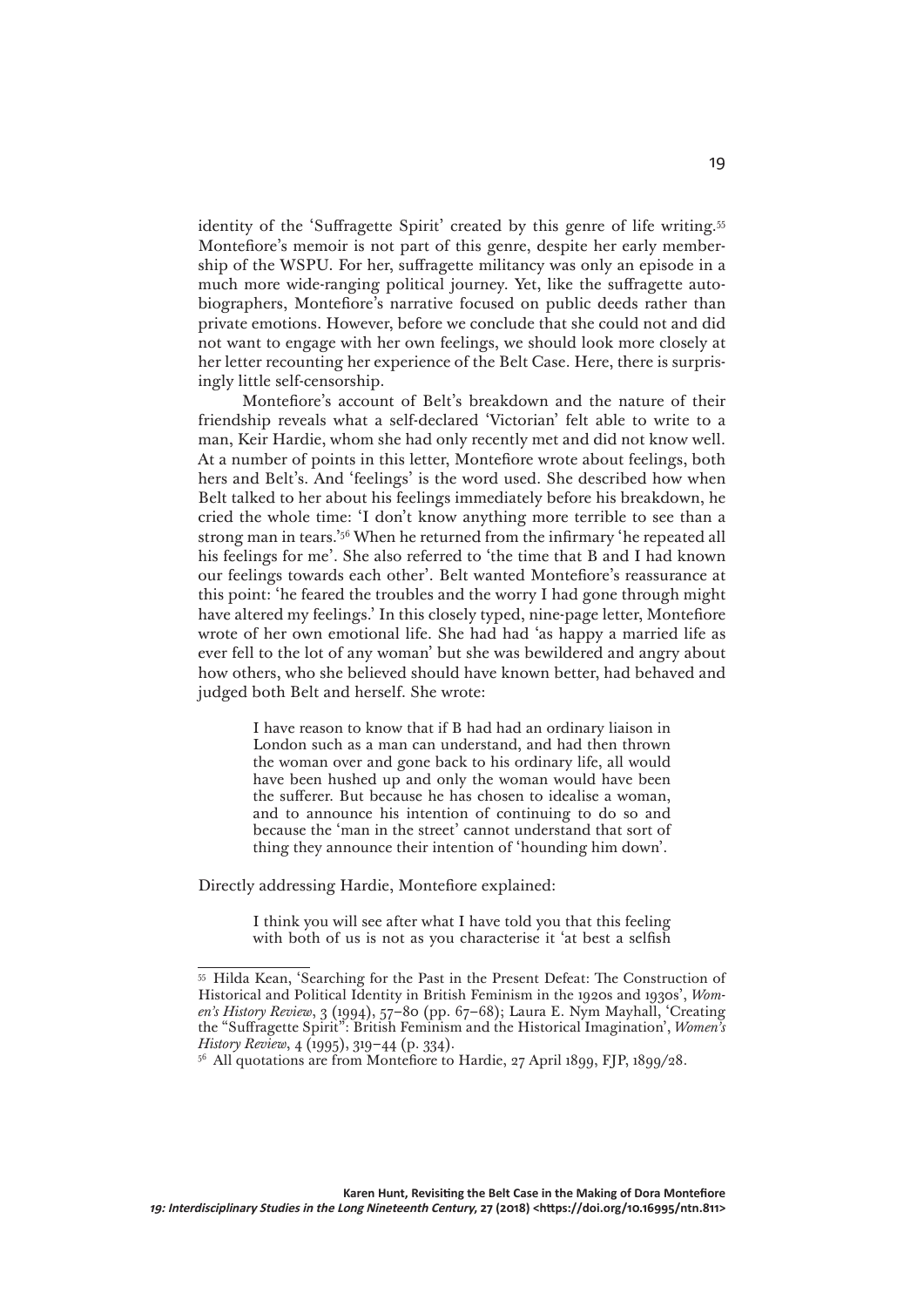whim'. We have both gone through a fiery ordeal, first from the fates and then from fellow men; but every sharp agony has had the effect of bringing us closer together, of testing each other's souls.

She challenged the idea that she had 'brought B into his present position': 'From the time I was swept on along a stream of tragic circumstances from which there was no escape except by selfish and individualistic action action which I should have despised myself for taking.' These are not the words of someone who was carefully censoring herself. She was self-conscious in the effect her words might have, and asked Hardie not to think that she wrote the letter to him 'defiantly': 'I write it with keen suffering; but I feel that at all risks personal freedom of soul must be upheld.' She was keenly aware that a range of people had sought to censor the behaviour, activism, and even employment of her and Belt, applying, she said, 'sliding scales of morality'.

The letter had clearly been corrected before it was sent and had a short, handwritten addition thanking Hardie for his postcard, which sent best wishes to Montefiore's son who recently had had an operation and was now being nursed at home by his mother. This suggests that the manner in which she represented herself and her story was at the very least considered, and that the way in which emotion was handled in the letter was deliberate. Self-censorship is also, of course, a deliberate act. However, in this case it seems not to be self-censorship.

One could ask, is Montefiore pulling the wool over the eyes of her biographer? Did she have something to hide — from herself, from her contemporaries, or from posterity? This reconstruction of the Belt Case from a range of sources hidden or overlooked in various archives — some of which have been deliberately silenced — suggests that she did not.

### **Conclusion**

Although the Belt Case was a scandal that never really happened, a considerable amount of gossip arising from it damaged individuals. In Hull, Belt lost his post and was not put forward by his party to defend his seat on the council, despite bewilderment expressed in the press at the loss of a respected councillor.57 His marriage was also over. The threat of a private matter becoming public therefore had both public and private consequences. For Montefiore there were lessons about trust and what confidentiality might mean in politics. The Belt Case also marks the stage in her political journey when she unequivocally identified as a socialist. Much

<sup>57</sup> 'The November Elections', *Hull Daily News*, 25 October 1899, p. 6.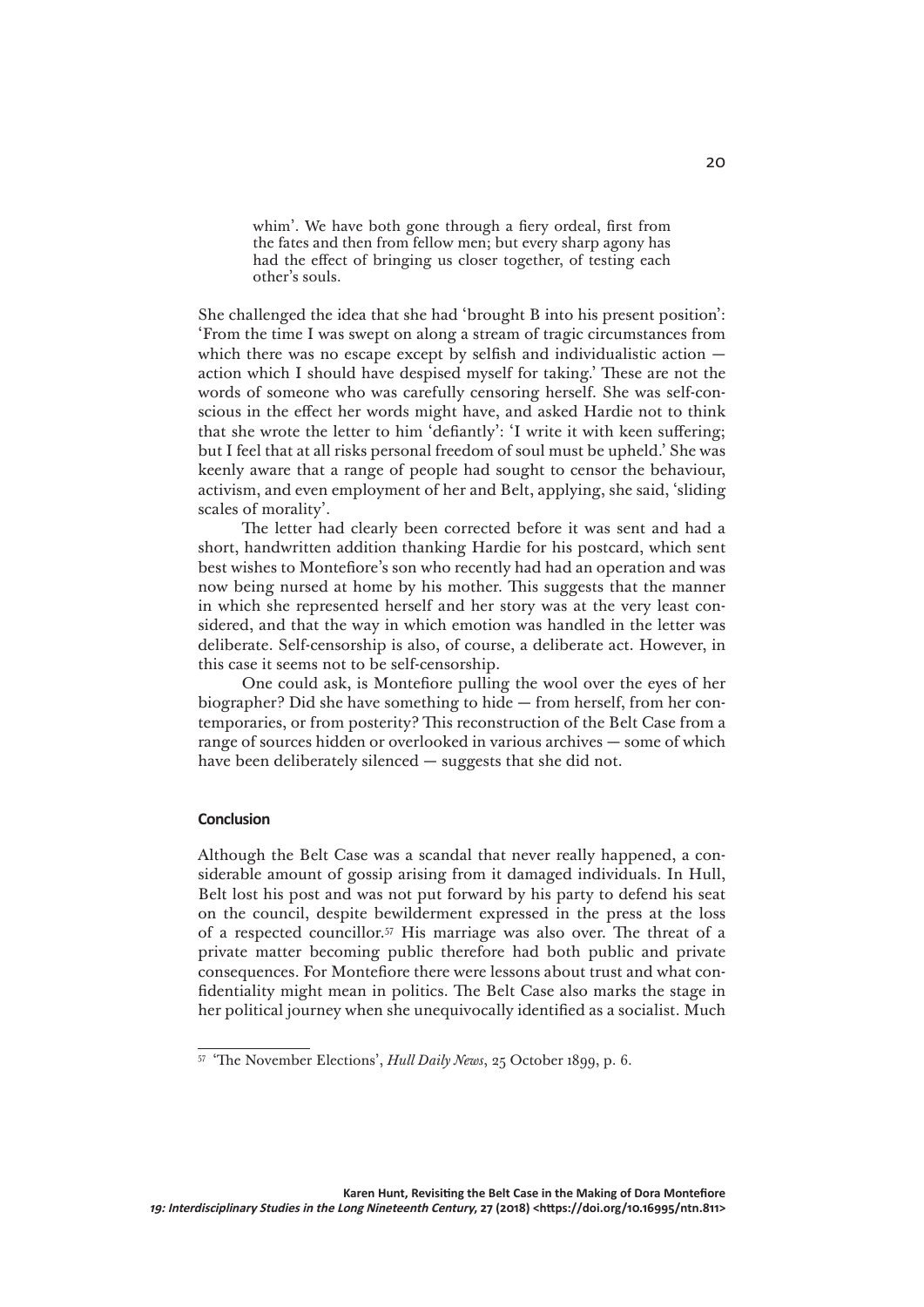later, she recalled that on her return from the *Clarion* van in 1898 she had decided that

> Before I joined definitely any party either reformist or revolutionary in its outlook, I must (not being myself a member of the working class) train my imagination and intelligence to see eye to eye with the workers in the class struggle in which they were so severely handicapped. (*From a Victorian*, p. 63)

The experiences that made up the Belt Case were the catalyst in her choice of the revolutionary SDF over the reformist ILP, as she characterized them. She now saw herself not just as a socialist but as a socialist woman, determined to translate the socialist theory of the Woman Question into an enduring and robust practice. The double standards and moral hypocrisies revealed during the case crystallized for her the need to create a womanfocused socialism. Her experience of censorship and the lack of others' selfcensorship meant that she saw no place for what she called 'Mrs Grundy' in progressive politics. The case could have stopped her ten-year political journey in its tracks. Instead, it forced her to reflect that if her chosen path was to be a radical outsider who spoke her mind, she would need not only political commitment but also personal resilience.

The Belt Case also has a wider resonance. For some, this was not just about double standards. It also revealed tensions around class as well as gender for progressive movements which involved men and women from across the social spectrum. Class differences between actual or rumoured lovers were often commented on, particularly when the woman was of a higher social class than her partner. This continued to be an area of sensitivity beyond the *fin de siècle*, contributing to the potential for scandal that surrounded other personal relationships within the labour movement. Ironically, one example was the secret affair between the by now widowed Ramsay MacDonald, born the illegitimate son of a farm labourer, and the aristocrat and poet, Margaret Sackville.58 As their relationship was never exposed, there was no scandal and no one sought to censor the public behaviour of either lover.

For some, these cross-class relationships were problematic for a different reason. During the Belt Case, Hardie and Webster both suggested that Montefiore was some kind of siren for a middle-class life of indolence. The idea that working-class activists could be corrupted by the attractions of a bourgeois life became even more of an issue as the Labour Party came closer to achieving political power. In the 1920s this anxiety focused on

<sup>58</sup> MacDonald's love letters to Sackville are now in the National Archives. See Patrick Barkham, 'My Dear Provocation', *Guardian*, 3 November 2006 <[https://](https://www.theguardian.com/politics/2006/nov/03/past.patrickbarkham) [www.theguardian.com/politics/2006/nov/03/past.patrickbarkham>](https://www.theguardian.com/politics/2006/nov/03/past.patrickbarkham) [accessed 10 September 2018].